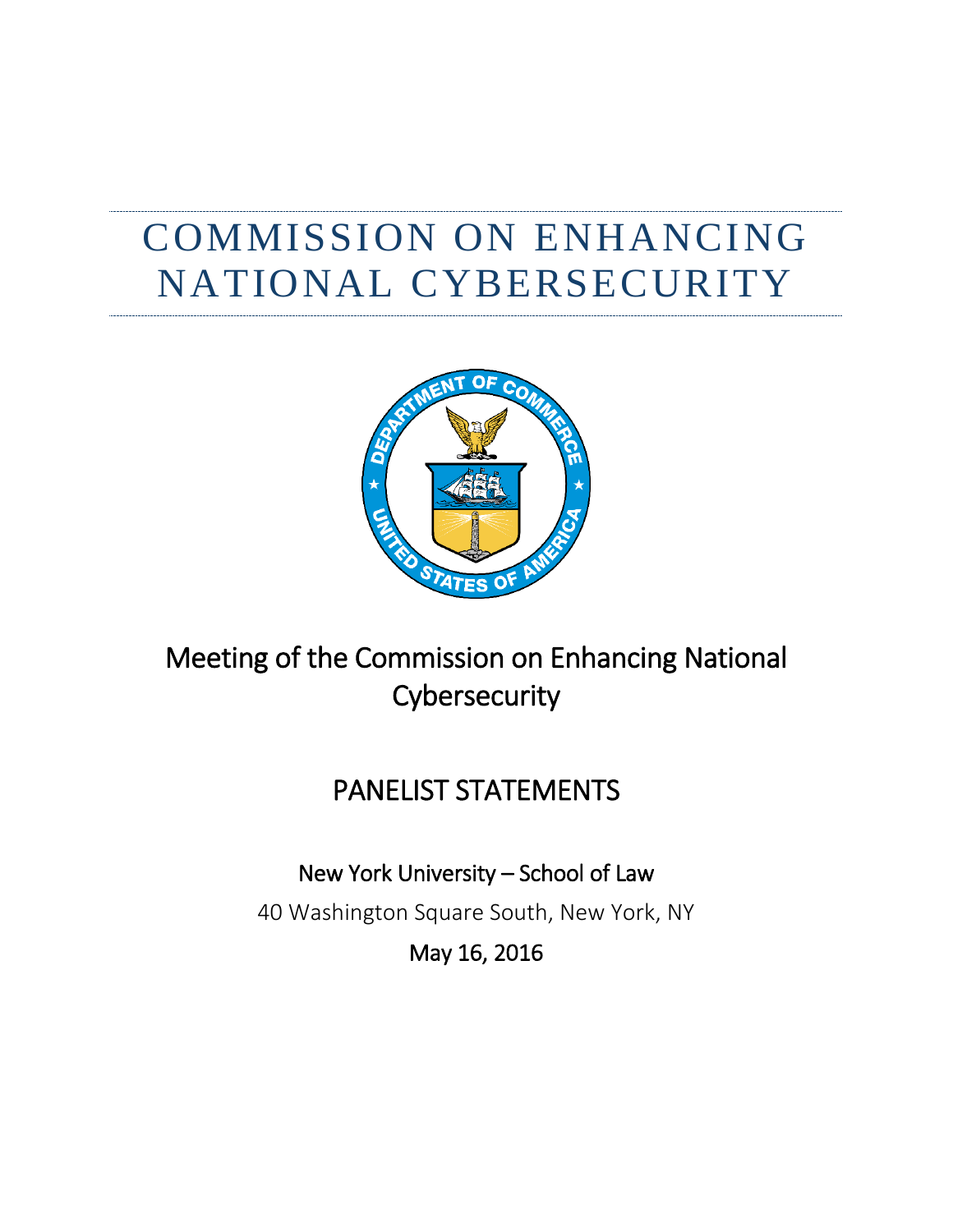## **Table of Contents**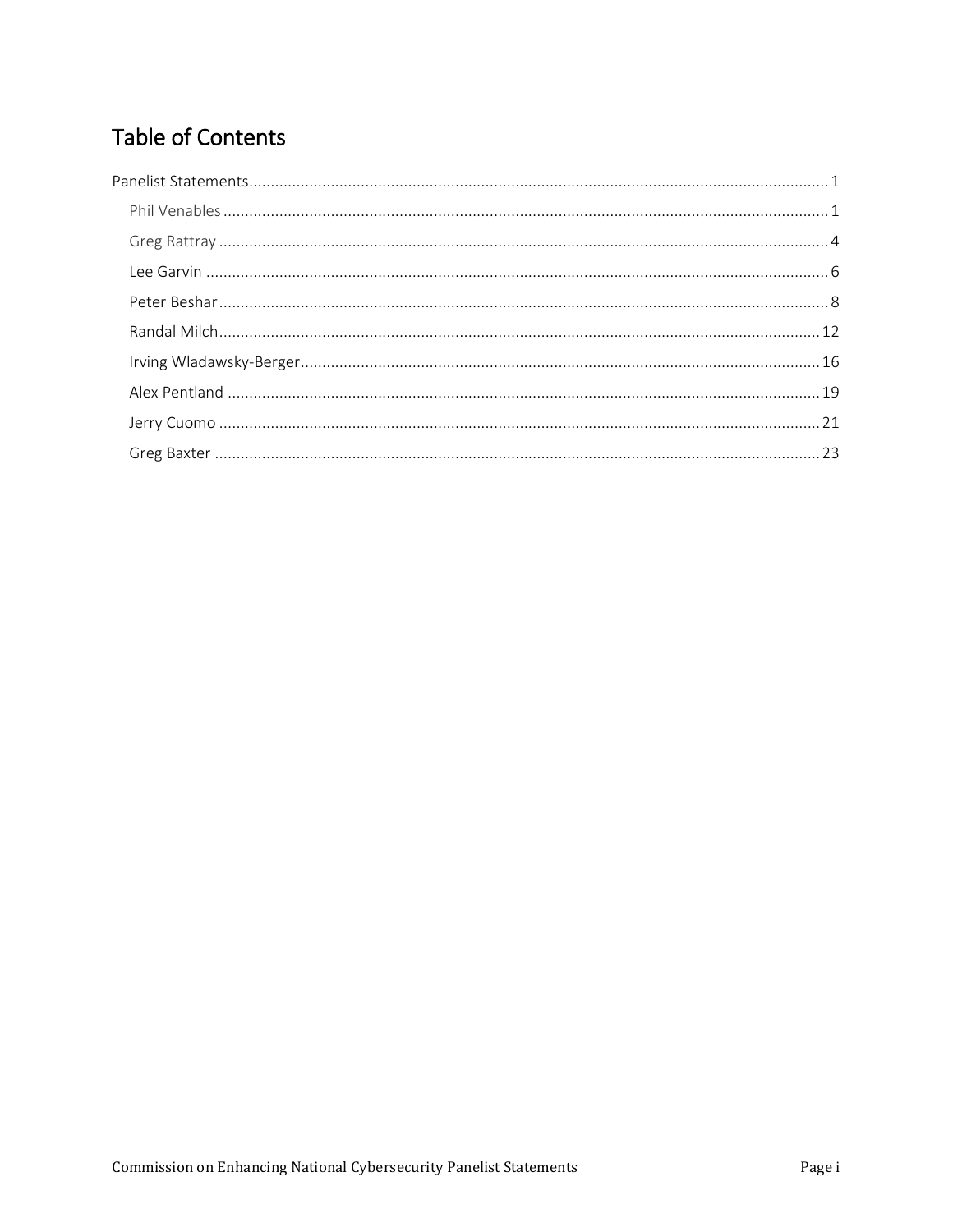### **Panelist Statements**

#### *Phil Venables*

Good Morning Chairman Donilon, Vice-Chairman Palmisano and Distinguished Members of the Commission, I'm Phil Venables and while here today as a Managing Director at Goldman Sachs, the views I'm representing are my own based on over 20 years of working in the cyber- security industry.

I would like to thank you for the opportunity to address the Commission today.

It is my view that the management of technology risks, in particular cyber-security, has become critical to our increasingly digitized and connected society. It is imperative for national and international security and will continue to be ever more a foundational requirement for security in other domains.

It is important to emphasize that cyber-security is not the only technology or information risk. There are many risks in digital business or society, for example, systems and software reliability, predictability, resilience, and capacity. However, cyber-security is and should continue to be our main concern given the potential impact of failure, the increasing number and sophistication of threats and its supporting and supported role in managing all these risks.

I would like to put forth 5 recommendations to create and sustain national cyber-security risk mitigation:

The first would be to integrate cyber security into the fabric of organizations:

- Risk must be integrated. It's imperative to ensure that cyber-security risk management is embedded into the main risk management and strategic processes of organizations from the Board, to risk committees, to the wider processes of strategy formulation, product development, investments and acquisitions; both within the organization and across its extended supply chain
- Technology must also be integrated. My experience and observation is that good technology management / hygiene promotes solid cyber-security and that for a controlled technology environment to be also agile and cost-effective it has to have risk mitigation be designed in – ambient controls
- Resilience and recovery must also be integrated. However, no matter how well risks are managed something may still go wrong, a misidentified risk, a break of a control, a new adversarial technique, an unforeseen circumstance or an insider threat; so it's important to build the muscle memory of effective detection, containment / response, and recovery through continuous scenario planning, drills and exercises.

The second would be that public / private partnerships must be sustained and improved.

- There has been immense progress in establishing and coordinating national cyber- security measures from the sharing of threat intelligence to the coordination of capabilities needed to respond to particular events and incidents
- However, we should recognize that threat sharing alone is not enough and it is important to share, in a suitably anonymized and protected way, actual incident data and the vulnerabilities or other factors that led to those incidents so that everyone can benefit from that experience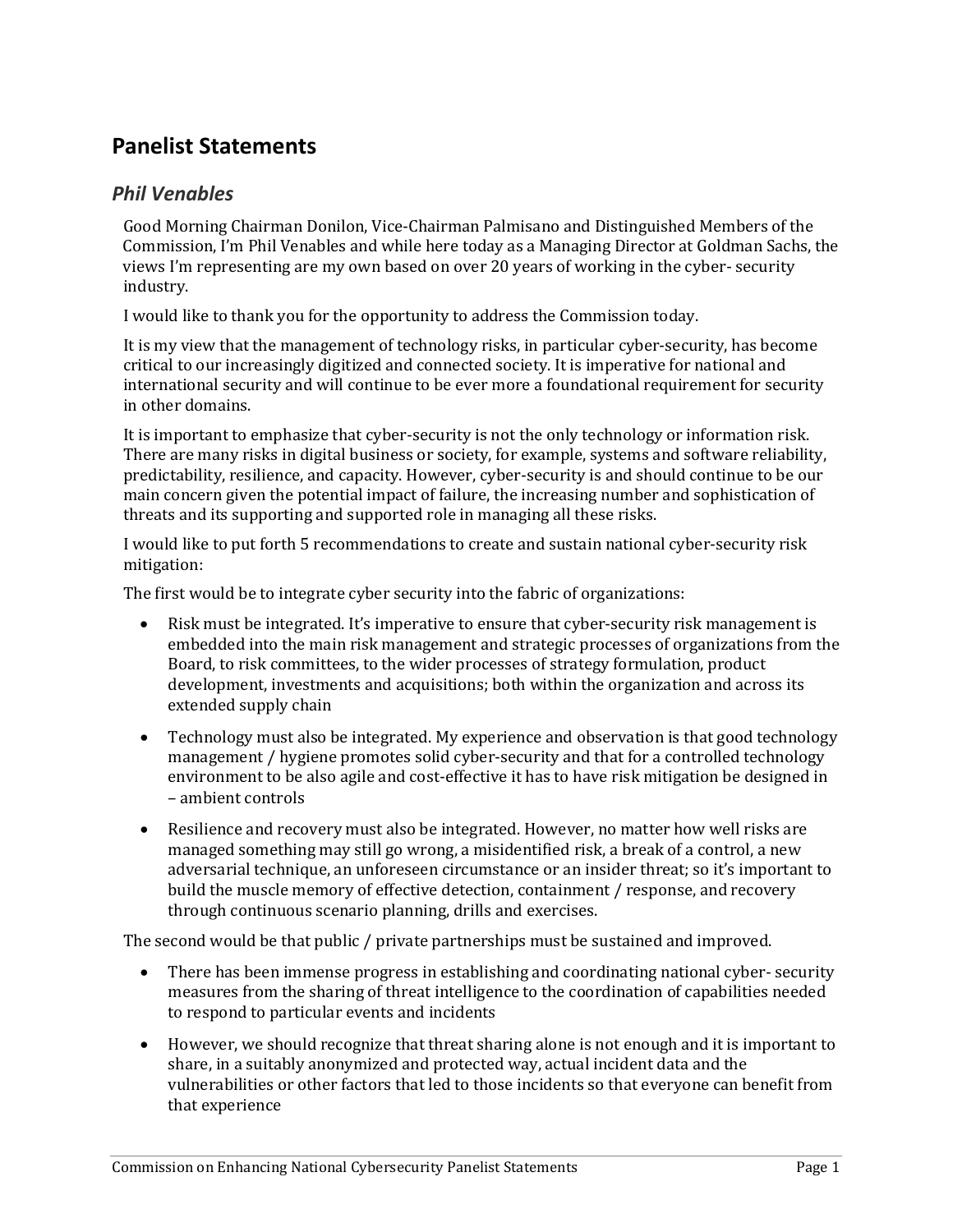- Information sharing with the private sector requires in some cases the handling of classified material necessitating the holding of security clearances, but rather than solely increase the number of cleared individuals within the private sector the bias should be to declassify / desensitize information as much as possible so we can utilize it more readily
- We also need improvements in international as well as cross-sector coordination. While cyber-security is a clear imperative for our national security we should remember that many of our businesses are internationally connected and exposed to multiple threats in the physical and digital world that extends beyond our national borders.

The third recommendation would be to harmonize rules and guidance

- There is a multiplicity of frameworks, standards and guidelines for cyber-security, many of which are effective and practical, but for organizations it can be difficult to decide which to utilize
- We would recommend that we continue to emphasize the NIST Cyber Security Framework and in particular the development of associated profiles subject to appropriate certification schemes
- We should further raise awareness of the need for organizations to more firmly adopt a strong set of baseline of controls, for example the Center for Internet Security's Controls for Effective Cyber-Defense

Fourth, we must improve capabilities amongst people, process and technology

- There needs to be continued emphasis on the embedding of controls into all available technology products and services, as opposed to after the fact embedding of control late in the design or development cycle which is often ineffective and uneconomic : we need secure products not just security products
- Similarly, we should recognize that cyber-security risk mitigation is not solely the responsibility of designated cyber-security professionals but is, perhaps more importantly, in the domain of leadership, risk managers and engineers at all levels of organizations. I would support a national program to embed cyber-security training into all academic and professional training and qualifications: we need more security-minded people not just more security people
- I fully endorse all efforts to deal with the shortage of trained cyber-security professionals to help manage these risks, but I also note that there is a wider issue that is the productivity of the cyber-security professionals we already have and more needs to be done by Government and industry to improve tools, processes and the orchestration of defense across multiple platforms to get the most out of the people we have

And the final recommendation would be to design for defensibility

- Our goal should be to design our technology and information processing environments to be more inherently defendable: able to deflect, be adaptive in response to, and to continue operation and prove resilient in the face of attacks
- Such defensibility includes not only currently available technology, but much active research and development that needs to be brought to market faster with Government help or other incentives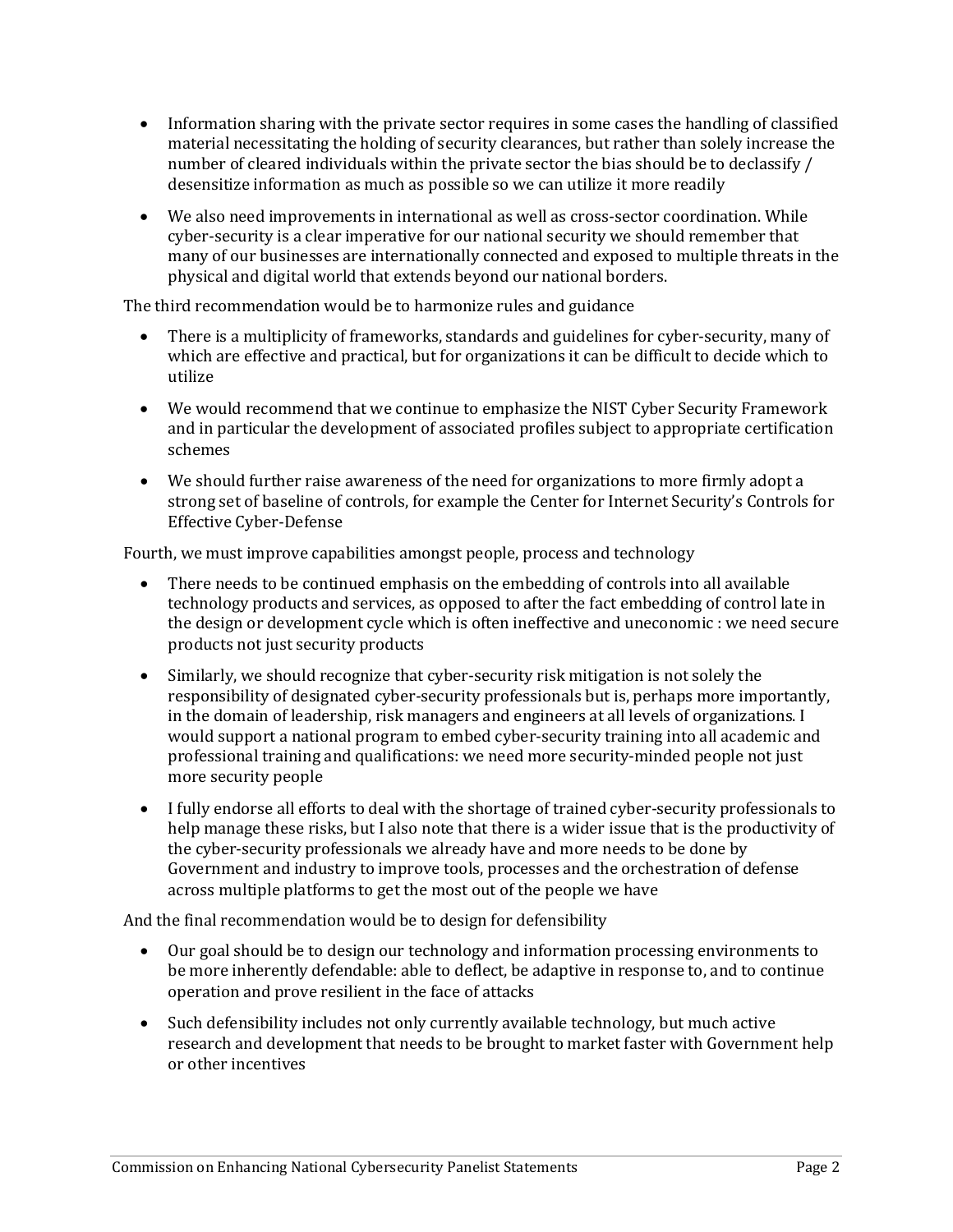• Additionally much work is needed to assist organizations in transitioning from complex legacy environments to simpler and more defendable environments that are more comprehensively enclaved and less susceptible to one successful attack causing wider compromise; and, finally, it is worth remembering that despite the advantages of mass and constant interconnectedness there may be some things so critical that they should remain isolated under different and higher assurance of control

Thank you again Mr. Chairman for allowing me to provide this input into this important process and I remain committed to assisting further as needed. I'm happy to answer any questions you or the other members may have at this time.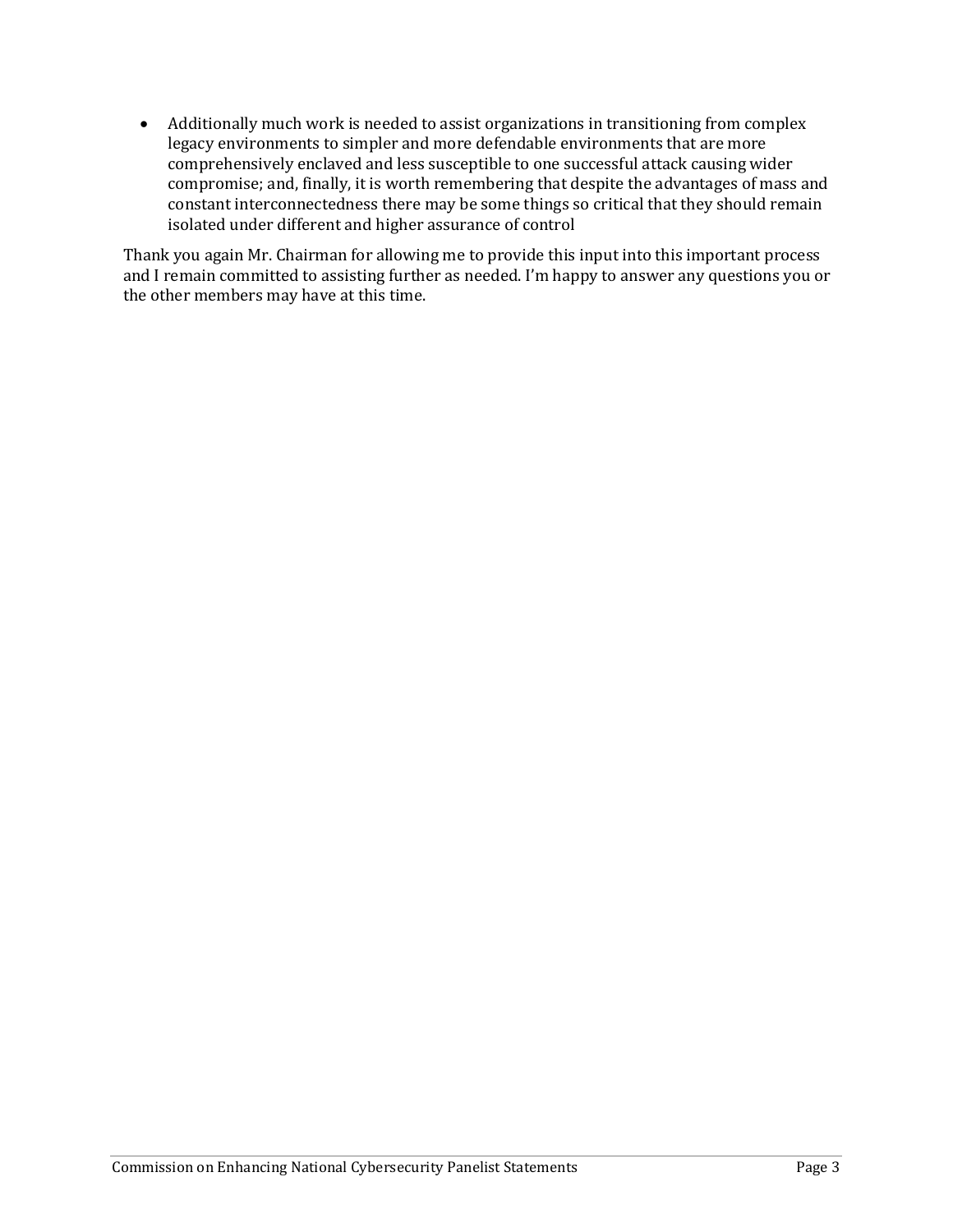#### *Greg Rattray*

JPMC sees providing cybersecurity as a fundamental concern for the firm and its clients. The firm's overall strategic priorities include strengthening cybersecurity. In 2016, we plan to spend over \$600 million and we have over 2000 people working on cybersecurity.

We work closely with our industry partners in organizations like the Financial Sector Coordinating Council and the Financial Services ISAC to enhance our defenses and collaborate in strengthening the financial system as a whole. We are also taking a leadership role across industry to examine detection, response, and recovery actions related to significant cyber induced disruptions to sector payment platforms.

We work closely with government partners in Treasury, DHS and FBI among others and participate fully in full range of public – private partnerships.

We fully participate in events like the Hamilton cyber exercise series co-sponsored by Treasury and the private sector to improve our ability to jointly respond to cyber events. We seek to deepen these activities going forward.

We find that while the government has highlighted cybersecurity as a major challenge and established broad programs to engage in partnership with the private sector, these programs do not meet the needs of firm's like ours in terms of enhancing our cyber defense.

We seek to build on the strong partnership we have developed and hope for a prioritized focus on dedicated government support capabilities to large firms like ours that have more resources and have already implemented robust cyber defense programs. We understand the strategic importance of cyber security and are fully invested in continuously improving our cyber defense posture.

Our top priorities are:

- 1. Information Sharing producing predictive, actionable cyber threat intelligence driven in part from our requirements and including access to dedicated government classified reporting and services on par with that offered to the Defense Industrial Base through organizations such as the Defense Cyber Crime Center and other sectors such as through the Industrial Controls Systems Computer Emergency Response Team ICS-CERT
- 2. Intelligence and Disruptive Operations national-level efforts to provide intelligence and conduct disruptive operations against organized crime in addition to efforts against potential nation-state adversaries. Criminal attacks against financial services companies and associated utilities can have wider ranging national impacts and must be countered
- 3. Crisis Response and Contingency Planning improving crisis response capabilities via increased investments in sector exercise programs, establishing joint crisis response protocols, and conducting joint contingency planning for destructive or large scale attacks. We believe systemically important institutions must receive dedicated support in these efforts.
- 4. Improved Protection of Core Financial Utilities and Infrastructure improving cybersecurity and fraud prevention integration with core financial utilities (such as Fedwire)
- 5. Prioritize Improvement of the Cyber Environment Drive efforts with Internet infrastructure and ecosystem providers (such as email providers, ICANN and Domain Registrars) to reduce malicious activity and improve the environment for clients and customers.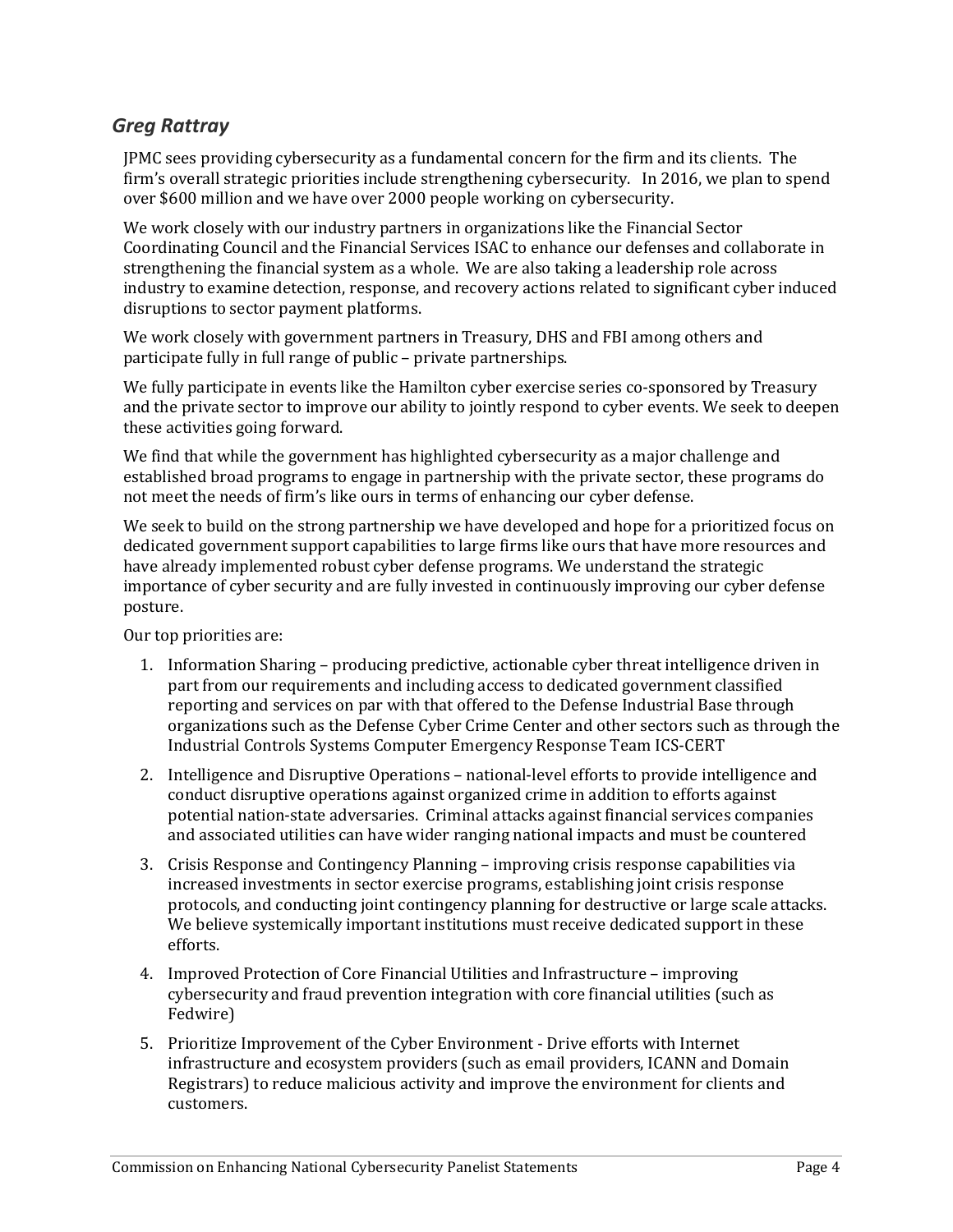- 6. Limiting financial sector stress due to a cyber event ensuring Government resources and leadership attention are devoted to understanding, and addressing as applicable, potential impacts to public and market confidence with clear liquidity guidelines, settlement and cash distribution procedures, updated regulatory guidance and a communications strategy in cases of systemic cyber attacks on financial sector
- 7. Efficient access to government resources for assistance during disaster response -- expected to result in more effective response and recovery

For these priorities to be effectively implemented, the US Government should make clear across all departments and agencies that prioritized and enhanced support to systemically important firms is authorized and required to protect our nation's critical infrastructure.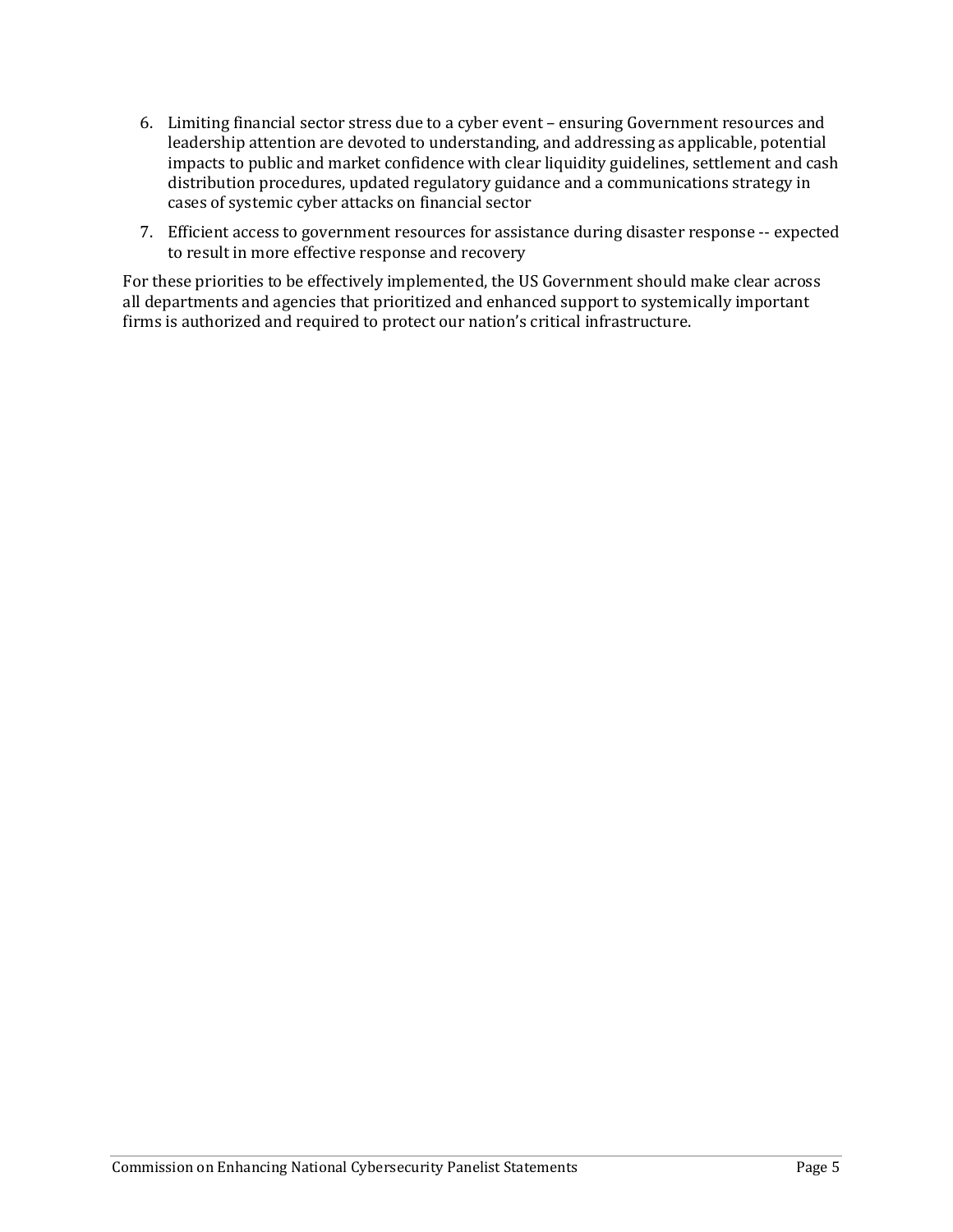#### *Lee Garvin*

Officially stated, my personal definition, strategy and role:

**Definition of Risk Management:** Risk Management is the process of actively and economically applying resources to identify, assess, communicate and manage the risks facing an organization, in order to minimize the impact of foreseen and unforeseen events

**Strategies of Risk Management:** The strategies that we utilize to manage our risks include; transference to another party, avoidance, reduction, and accepting some or all of the consequences of the risk. These strategies enable the company to better understand exposures that could potentially cause us to miss our objectives

**The Role of Risk Management:** The department will strive to align the corporate philosophy and day-to-day decision making. This needs to be done without adding unnecessary bureaucracy or inhibiting the ability of the company to make decisions and move quickly

How I see the practical application…

The above can seem a lot to take in. If find that simply stated, you can sum my risk management philosophy up with 2 words – Asset Protection. We look to protect everything that is owned, managed, operated and the employees that do so for the company. This is my department's daily goal. Anything that comes into the conversation relates to the specific endeavor's circumstances and how we are going to protect the assets.

With each specific circumstance, we need to learn the facts of the endeavor. What is the goal? How are we going to achieve the goal? Who internally and externally is involved?

All of this is usually accomplished through a combination of conversations, research, emails, contract reviews and applying what I like to call "the radical application of common sense".

Once we have identified the risk to the assets then we go about mitigating the risk. We use all of the tools typical to any risk manager (reduction, transfer, acceptance and avoidance). My personal opinion is that there is another more powerful tool at our disposal. Education, we have the ability to educate others in our process. For example, if we can properly educate the project leaders on the risks, they will likely act as an extension of my department. When this occurs, corporately we will have an easier time minimizing our exposures.

Philosophically, "no - we can't do that" should not come out of our department. If it has then we would have failed in our communication and education process. It is the work group's job to make educated decisions we need to let them run the business. It is our job to educate them. When all else is done we evaluate the activities at hand and conduct the cost benefit of insuring it.

The education extends well past the project leaders. It extends to the brokers and insurers who issue the policies. These are business partners that are extending a large amount of coverage for our premiums. I want to make sure that we are well beyond a commodity pricing exchange. My position is that we need to educate our brokers, and insurers, as to what our risks are. Most underwriters really want to create and provide solutions to their clients. It helps them provide value. It is incumbent on us to be open and clear so we can "help them help us". During this process we will be evaluating price and coverage in an effort to close down as many holes as we can, provided it is for the right price. I find for the best results, these external relationships need to be just as much of a partnership as it is with our internal business units.

Finally, another aspect of our department hinges on our ease of use. Our department must be quick and easy to work with. If my department is not easy to interact with, or delivers messages in a combative nature, we will have done more harm for the company than missing a "bad"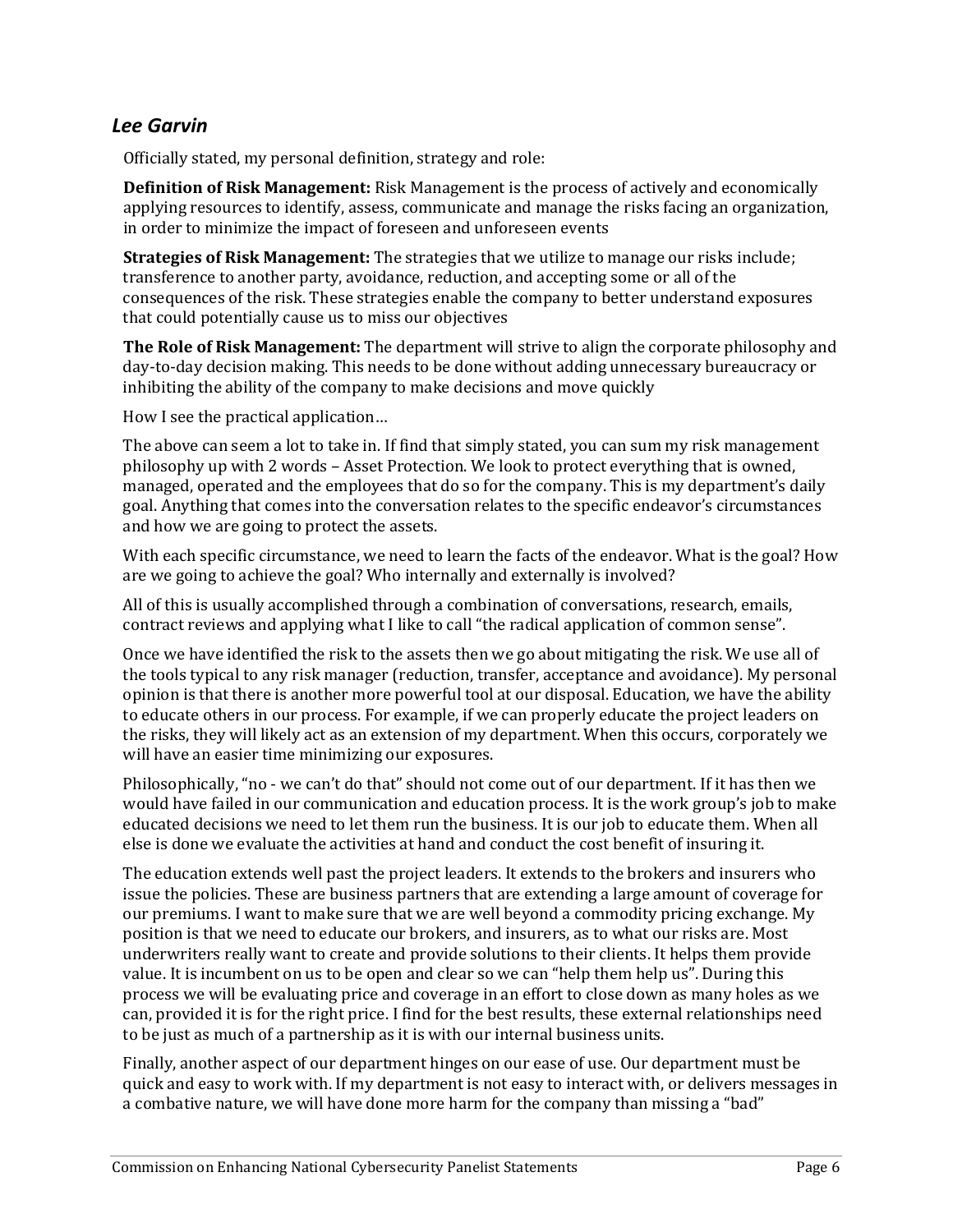contractual provision. We need to be solution orientated. My largest fear is to not know what projects or goals we are engaging in. I'd rather take the time to work with and educate an entire company of "risk managers", than create a situation where contracts are signed, and activities are conducted, without our review, just because we are "too difficult" to work with.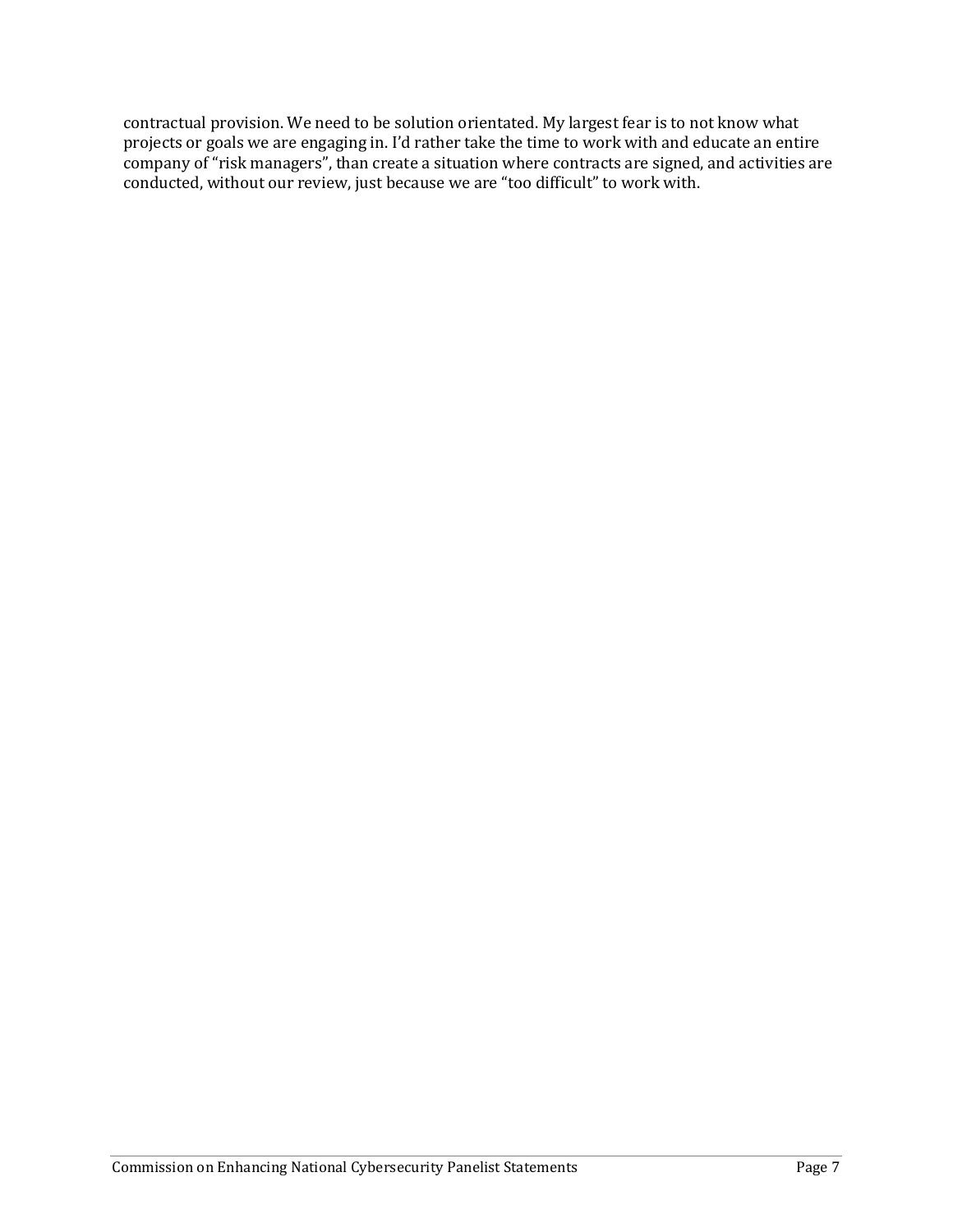#### *Peter Beshar*

Good morning Chairman Donilon, Vice Chairman Palmisano, and members of the Commission. I am Peter Beshar, the Executive Vice President and General Counsel of Marsh & McLennan Companies. I am grateful for the opportunity to participate in this important hearing about enhancing our national cybersecurity.

Marsh & McLennan operates through four market-leading brands — Marsh, Guy Carpenter, Mercer and Oliver Wyman. Our 60,000 employees provide advice to clients across an array of industries in the areas of risk, strategy and human capital. As the leading insurance broker in the world, Marsh has a unique perspective on the cyber insurance market.

I would like to focus my remarks this morning on three core points. First, what role can cyber insurance play in enhancing our nation's cyber resilience? Second, how can big data strategies be utilized to assess and mitigate cyber risk? Third, what specific strategies can be deployed by the business community to mitigate cyber risk against critical infrastructure?

#### **The Need for a Public-Private Partnership**

As cyber attacks in both the public and private sectors have shown, neither government nor business can solve this problem alone. Much of the focus in the past two years has been on data breaches involving credit cards at large retailers and social security numbers from health care companies.

As events earlier this year in Ukraine and elsewhere have shown, however, we are now confronting a stark new reality of threats against physical assets - including electric grids, dams, telecommunications networks, transportation systems and civilian nuclear facilities. Ubiquitous connections to the Internet have increased vulnerability in the industrial systems that control these physical assets. As the vast majority of critical infrastructure in this country is owned and operated by the private sector, it is vital that government and industry lock arms in confronting this risk.

We need a mindset that we are all in this together and that we are engaged in a race without a finish line.

#### **Why is Cyber Insurance Important?**

Throughout our nation's history, the insurance industry has played an important role in developing strategies to mitigate emerging risks. The underwriting process, by identifying a set of best practices across industries, creates important incentives that drive behavioral change in the marketplace.

A brief historical analogy. In 1730, a disastrous fire swept through the city of Philadelphia. Benjamin Franklin stepped into the fray and made it his mission to devise strategies to mitigate the risk posed by fire. Incredibly, Franklin introduced the first all-volunteer fire brigade and invented both the "Franklin" stove and, of course, the lightning rod.

Franklin then took another critical step that is less widely known. He founded the first insurance company in the colonies - the Philadelphia Contributorship. Anyone wishing to become a "subscriber" for insurance coverage had to embrace a specific set of best practices. An example was having an access point from the attic to the roof to reduce the risk of the roof catching on fire. For the first time, premium rates, rather than being uniform, were set relative to the risk posed by each property.

This combination of technological innovation and a defined set of best practices worked. Unlike other major cities of the era, Philadelphia did not suffer another catastrophic fire after 1730.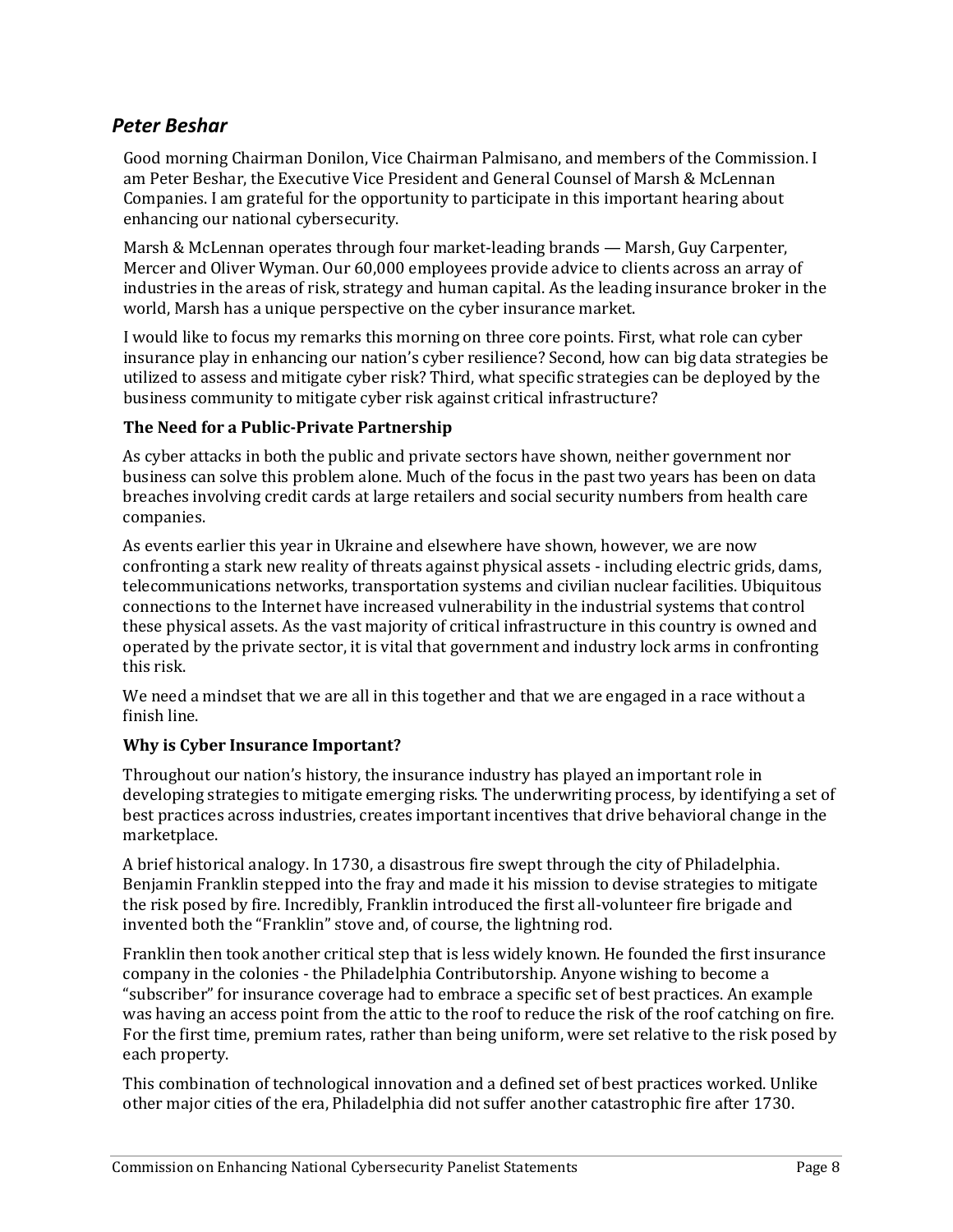Franklin had engaged in a textbook example of what we would today call "enterprise risk management."

So, what role can cyber insurance play to mitigate cyber risk? Broadly stated, there are three core types of cyber insurance.

The most basic coverage provides protection for out-of-pocket expenses that a company incurs directly in the wake of a cyber incident. Most commonly, these expenses include the cost to respond to a data breach, including notifying individuals, setting up call centers and providing credit monitoring. This may also include the cost of restoring data or paying "ransomware" demands that have recently plagued the healthcare industry.

Next, "business interruption" coverage protects a company if its computer network is disrupted for a defined period of time, typically at least 8 hours. With this coverage, a company can recover the actual harm it suffers in the form of lost profits or extra expenses. These first two forms of coverage are called first-party coverage.

The final form of coverage is for liability that could result if a third party, a client for example, is economically damaged as a result of the company's breach. This is called third-party coverage.

#### **Why Does Cyber Insurance Matter?**

If all that cyber insurance did was pass the risk of harm from one party to another, that would be helpful as a financial matter, but not significant as a policy matter.

Fortunately, the underwriting process creates a powerful set of economic incentives that drive behavioral change in the marketplace. That is the potential that cyber insurance offers.

First, the act of applying for insurance prompts the policyholder to take a number of constructive actions. Companies typically conduct a benchmarking analysis against an established industry standard, whether the NIST Framework, an ISO standard like 27001 or another proprietary system such as Marsh's Information Security and Privacy Self-Assessment.

The policyholder and oftentimes broker assess the company's cyber protocols. Has the enterprise identified its high value assets? Has it implemented two-factor authentication for remote access by employees and vendors? How robust are its software patch management protocols? Does the company have, and has it tested, its incident response plan?

Naturally, the market will differentiate sharply among applicants depending on how the company approaches the people, processes and technology that affect cybersecurity. That differentiation comes in the form of premium dollars. Pricing pressures drive insureds to adopt best practices.

Once a policy has been placed with an insurer, further incentives are created. The insurer is now motivated to help its policyholders either avoid entirely or, at least mitigate, the risk of a cyber breach. Accordingly, insurance companies provide access to experts and a suite of services that include monitoring for anomalous behavior and rapid response capabilities. These services include technical advice from on-call consultants, vulnerability detection to examine network servers, and assistance developing incident response plans.

Given the barrage of cyber breaches in the headlines, these incentives are driving strong economic forces in the market. According to the Betterley Report, the total amount of annual gross written premium in the cyber market reached \$2.75 billion in 2015. Experts have estimated that the market could grow to \$10 billion in global premium by 2020.

The number of Marsh clients purchasing stand-alone cyber insurance increased by 27% in 2015 after an increase of more than 30% in 2014. In addition, companies are purchasing higher limits. Coverages, which formerly were in the tens of millions, are now climbing up to \$500 million for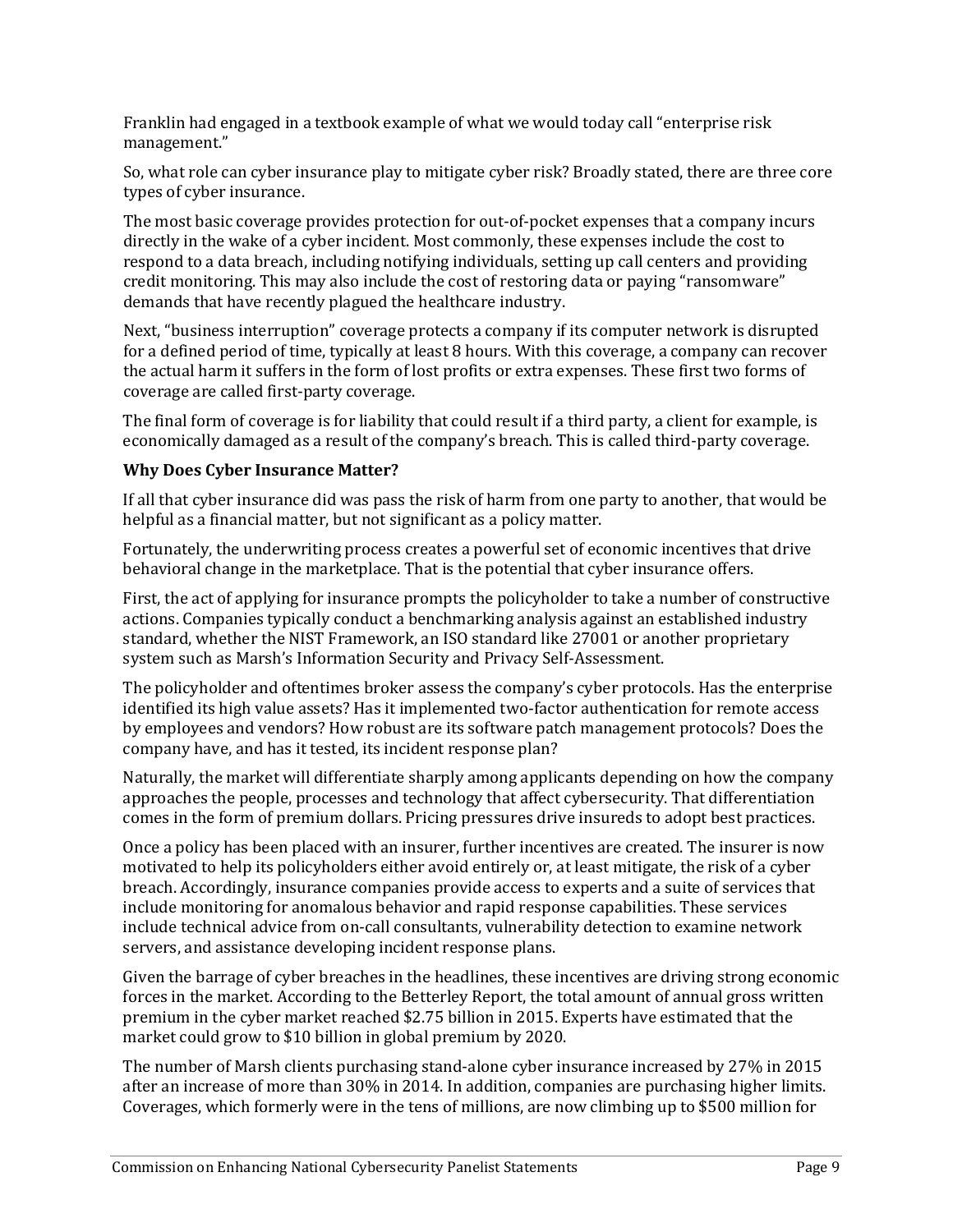companies in particularly vulnerable industries. Indeed, the average limit placed for large communications, media, and technology organizations is approaching \$100 million.

#### **Utilizing Big Data Strategies to Mitigate Cyber Risks**

The insurance industry is data-driven. For long-standing risks, actuaries rely on decades of claim data to set premium rates and reserves. For emerging risks like cyber, insurers need to develop new approaches and techniques to guide their underwriting practices.

In a recent report entitled "Cyber Resilience in the Fourth Industrial Revolution" that Marsh & McLennan issued together with FireEye and Hewlett-Packard, we identified two core approaches that insurers are utilizing.

The first is the more common "inside-out" approach that involves hiring a forensic investigations firm to conduct an on-site assessment of a company's policies, practices and potential vulnerabilities. Experts conduct "penetration" tests and compromise assessments to probe the resilience of a company's security protocols.

An alternative and emerging strategy is an "outside-in" approach that relies on big data methodologies. Without stepping foot inside of a company's offices, the cyber resilience of a company can be assessed by analyzing hundreds of externally available data points. For example, are employees accessing the Internet using an outdated web browser that is more vulnerable to spyware, malware and viruses? Does the company share web-hosting platforms and cloud storage with other companies? What information can be gleaned about a company's IT operating systems from help wanted postings when a company is looking to fill a position in its IT department? Does any data from the company, including stolen passwords, appear in the "dark web"? How does the company's ranking of employee satisfaction on Glassdoor correlate to the risk that a disaffected insider will compromise its data security? How strong is the motivation of a potential hacker to breach a particular company's network?

None of these data points is dispositive. Utilizing algorithms to analyze hundreds of these data points, however, can yield important insights about the relative vulnerability of an organization in comparison to other firms in particular industries.

So, data is critical.

We urge the Commission to recommend that the government engage the finest minds in the tech community to expand the use of big data strategies. In addition, the vision articulated in the Cybersecurity Act of 2015 to create a real-time information sharing platform of cyber threat indicators needs to be made operational.

#### **The Emerging Threat Against Critical Infrastructure**

The escalation in the sophistication and potential severity of cyber threats has been stunning. Data breaches relating to credit cards, social security numbers and personal health records have proven to be only the tip of the iceberg. The emerging, and far more troubling, threat is that posed to our nation's critical infrastructure.

The members of this Commission will be all too familiar with recent attacks on critical infrastructure including the German iron plant and the Bowman dam in New York. The attack on the Ukrainian power grid earlier this year represents a significant escalation in that threat. Lloyd's of London conducted an important review of the potential vulnerability of the power grid in the US and concluded that a significant attack on the northeast grid could cause up to \$1 trillion in damages. As a measure of comparison, the tsunami in Japan caused approximately \$350 billion in economic damages.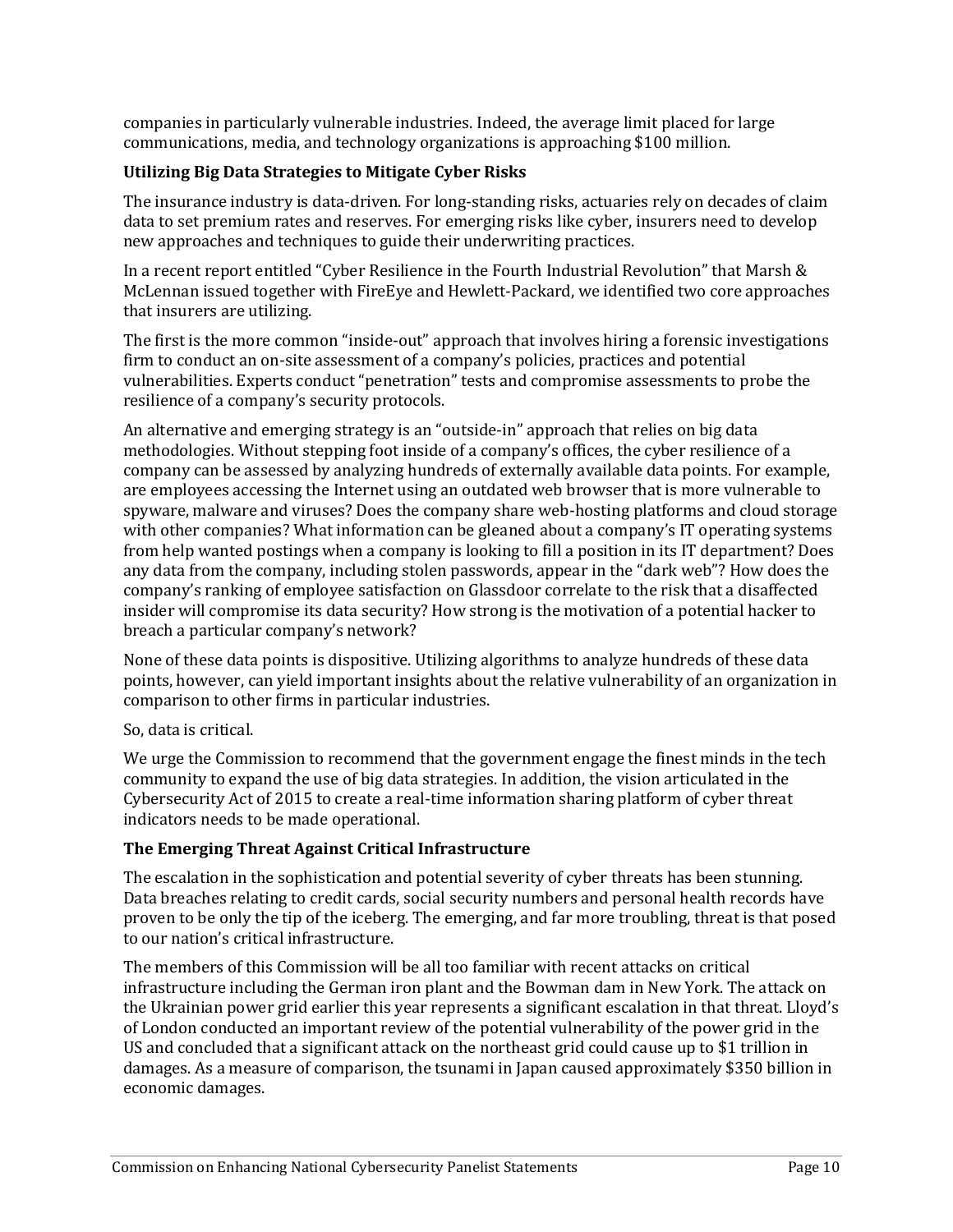We are growing increasingly concerned about the risk that cyber presents to the operations of large corporations across the US and urge this Commission to make protecting our nation's critical infrastructure a key priority.

Given this threat landscape, we recommend that the Commission improve national cyber resilience by facilitating broader use of the SAFETY Act. Adopted in the wake of the attacks on 9/11, the SAFETY Act has played an important role in encouraging companies to develop innovative anti-terrorism technologies. Under the SAFETY Act, a company submits a specific technology, either a product or service, designed for anti-terrorism purposes to DHS. Upon finding that the product has the potential to be effective, DHS grants SAFETY Act protection which limits the legal damages that may result from a failure of the technology. This process encourages innovation while also shielding an organization from catastrophic liability.

Our country now confronts a growing threat of cyber terrorism. In its current form, the SAFETY Act can help companies manage their cyber risk. Power and water utilities, chemical plants and telecommunications providers can mitigate their exposure by submitting their information security protocols and controls for SAFETY Act approval. The SAFETY Act offers particular promise in the area of new technologies for network monitoring.

At present, application of the Act can only be triggered by a declaration by the Secretary of DHS that an act of terrorism has occurred. As there are political ramifications of any declaration of an act of terrorism as well as policy implications under the Terrorism Risk Insurance Act, this requirement might prove unduly limiting in practice. Moreover, particularly in the realm of cyber terrorism, the issue of attribution can be exceedingly complex. Accordingly, we recommend that the Commission consider mechanisms to broaden the application of the SAFETY Act where there is widespread damage to critical infrastructure.

If necessary, a congressional amendment to the SAFETY Act would expand application, subject to legislatively set thresholds, for cyber attacks that threaten material harm to the US economy or national security.

This type of action would likely foster greater collaboration between government and industry. Those industries that own and operate critical infrastructure would have a financial interest in collaborating with security experts on what controls are expected. In turn, government would have greater visibility into an arena where it relies on voluntary collaboration because regulatory authority is more limited.

Here again, the insurance industry could potentially play a constructive role. The SAFETY Act requires DHS to set the limit of liability for each applicant based on the amount of insurance available and the burden to purchase coverage up to that limit. Modeling and analysis performed within the insurance industry can help guide these determinations.

As a whole, the process could lead to companies implementing stronger controls while establishing greater financial certainty in the face of catastrophic risk. Both serve the ultimate goal of building cyber resilience in the private sector.

#### **Conclusion**

The federal government has taken a leading role in cybersecurity. The NIST Cybersecurity Framework in early 2014, the Cybersecurity Act of 2015 and now this Commission point to the Administration's commitment to bolster our country's cyber resilience.

Cyber insurance in particular and the insurance industry in general have the potential, in our judgment, to serve as important contributors to enhancing our cyber resilience.

I look forward to answering any questions you might have.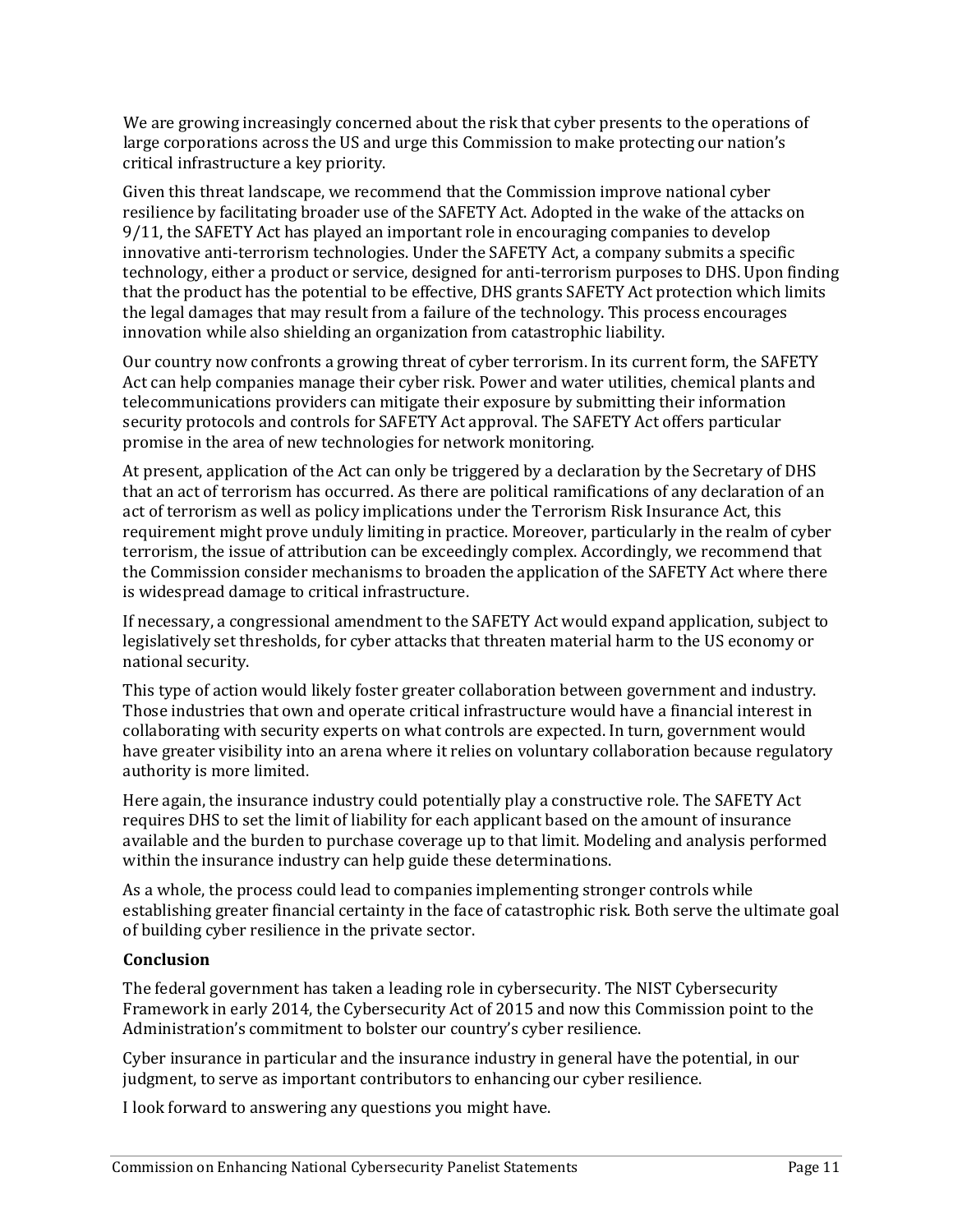#### *Randal Milch*

My name is Randal S. Milch. I am a Distinguished Fellow at the New York University School of Law Center on Law and Security and its Center for Cybersecurity. At NYU I have devoted considerable time to exploring the potential role of cybersecurity insurance in reducing cyber risk. I also previously served as Executive Vice President, Public Policy and General Counsel of Verizon Communications Inc., where I chaired Verizon's Executive Security Council, the body responsible for information security across all Verizon entities. The views I am honored to provide you today are my own.

I want to commend the Commission for investigating the role of cyber insurance as part of its effort to enhance national cybersecurity. Cyber insurance falls squarely within the Commission's objectives and scope of work as laid out in Executive Order 13718 and reflected in the Commission's Charter. A robust cyber insurance market should both "manage and reduce the economic impacts of cyber risk" and "improve access to the knowledge needed to make informed cyber risk management decisions."

Indeed, a well-functioning insurance market is characterized by precisely these two beneficial characteristics. First, insurance (including re-insurance) spreads losses arising from covered risks. Enabling companies to distribute the cost of business risk through insurance is a longstanding and necessary aspect of modern society. Second, the insurance underwriting process can help mitigate risk. As an insurer underwrites a company's risk, it gathers and evaluates pertinent risk information and can provide feedback to the potential insured to help lower its risk profile. Companies have a pressing need to both spread and mitigate cyber risk and fulfilling these goals will yield a positive impact on our national economy. Yet I believe there are several barriers that currently impede the cyber insurance industry from meeting its potential in these areas. I hope the views below assist the Commission as it considers recommendations addressing the cyber insurance market.

#### **A Well-Functioning Cyber Insurance Industry Could Help Reduce Cyber Risk**

A robust cyber insurance industry could materially improve overall cybersecurity in at least two ways. First, cyber insurers have an incentive to provide insureds with information that will raise the level of basic cyber preparedness across corporate America. The yearly comprehensive reviews of cyber incidents – such as Verizon's Data Breach Incident Report – consistently reveal that most cyber breaches capitalize on preventable lapses in basic cyber hygiene, including failures to patch known software defects or to implement appropriate password or other authentication regimes; susceptibility to phishing attacks; and insufficient least- access regimes. A well-functioning commercial cyber insurance industry could start and sustain a widespread and steady improvement in these basic cybersecurity measures through its underwriting practices.

Second, cyber insurers are well suited to play a critical role gathering and analyzing information about successful cyber attacks and then disseminating useful information to companies at risk. Insurers have a long history of gathering large amounts of risk and loss data for the very purpose of lowering insureds' risks and the potential for insurance payouts. The insurance industry could thus be a powerful force, in sector after sector, in the effort to identify, analyze and eliminate successful cyber risk vectors, including through the development of cyber standards.

At bottom, a strong insurance industry role in cyber security comes down to incentives. The steps that potential corporate cyber-victims take to protect themselves are lodged in cost centers, not profit centers. Most businesses find it hard to establish competitive advantage by touting their cyber security. And while the burgeoning cyber-defense industry in many instances provides real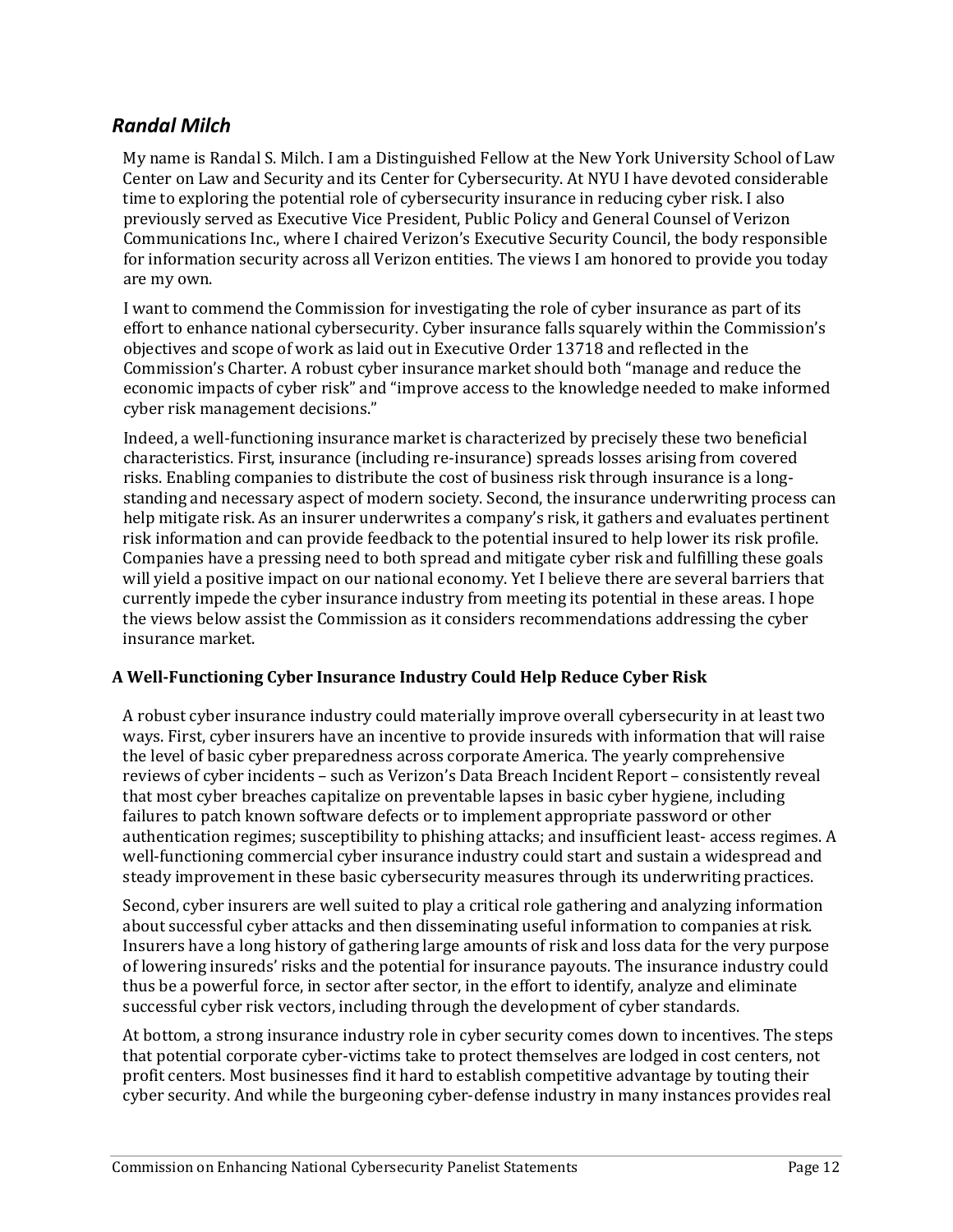assistance through consulting or technical solutions, a defense firm's business drops as the threat drops. If cyber insurance becomes the norm, however, the insurance industry's incentives over the long run should be well aligned with those of the insured in reducing risk. Importantly, ubiquitous cyber insurance could bring these benefits to smaller businesses not likely to have sophisticated internal cyber teams.

#### **Some Current Barriers to a Well-Functioning Cyber Insurance Market**

I believe there are a number of barriers keeping the cyber insurance industry from fulfilling its potential to raise cybersecurity standards and reduce cyber risk.

The first concerns the ability to access and to properly analyze pertinent information. An insurer's ability to provide insurance depends critically on information, both about an individual insured's cyber risk profile and about cyber risk generally. An insurer develops the parameters its insurance product – the range of coverage it will offer and the premiums for that coverage – based on as much information as it can gather about the subject risk. The more risk and loss data an insurer can gather and analyze, the better it can determine which risks it will cover and the price of that coverage.

The insurer also needs specific information about an insured to determine as precisely as possible where on the risk profile that insured lands, and therefore what coverage it will offer in return for a specified premium. Theoretically, the better an insurer can understand the insured's risk profile, the more precisely the insurer can provide correctly priced coverage. Equally, the better an insurer understands a company's risk profile, the more accurately it can provide the insured information that might lower risk. In a well-functioning insurance market the signals also flow the other way, with the price of insuring against residual risk helping a company quantify that risk.

Currently there are impediments to the sharing of important and relevant information at both of these levels. At the insured-specific level, insurers complain of too little time with an insured to gain a comprehensive understanding of the company's risk profile. The three-way relationship among insured, the broker representing the insured, and one or more insurance companies potentially writing policies places significant time limitations on precise risk assessment.

The pace at which the cyber threat landscape changes also limits comprehensive insured risk analysis. Insurance renewal efforts frequently begin 120 days before coverage lapses and may involve only a single meeting among insured, broker and insurers. During this time, however, new cyber attacks or newly prevalent attacks can dramatically change the set of inquiries an insurer might have. For instance, until recently a primary cybersecurity concern was point of sale attacks. But the recent surge in ransomware attacks has made that vulnerability a key concern for many companies and their advisors. Thus the mechanics of selling commercial insurance today seem incompatible with getting full cyber risk information about an insured.

The other significant information challenge concerns obtaining detailed information about successful cyber attacks. I am not referring here to the growth of increasingly efficient information exchanges for cyber threat indicators, which are vital as a matter of real-time cyber defense. But common sense dictates that information about how a threat turns into a successful breach is at least as important. What defenses were deployed and failed? What systems – hardware, software and their configuration – turned out to be particularly susceptible to a threat?

In many instances, after-breach reports exist in the form of forensic studies commissioned by the victim company. Usually these reports are created at the behest of the victim's counsel and – these days – with the well-founded fear that litigation or regulatory action is not far off. The forensic reports are thus covered by the attorney-work product privilege. Although there is a good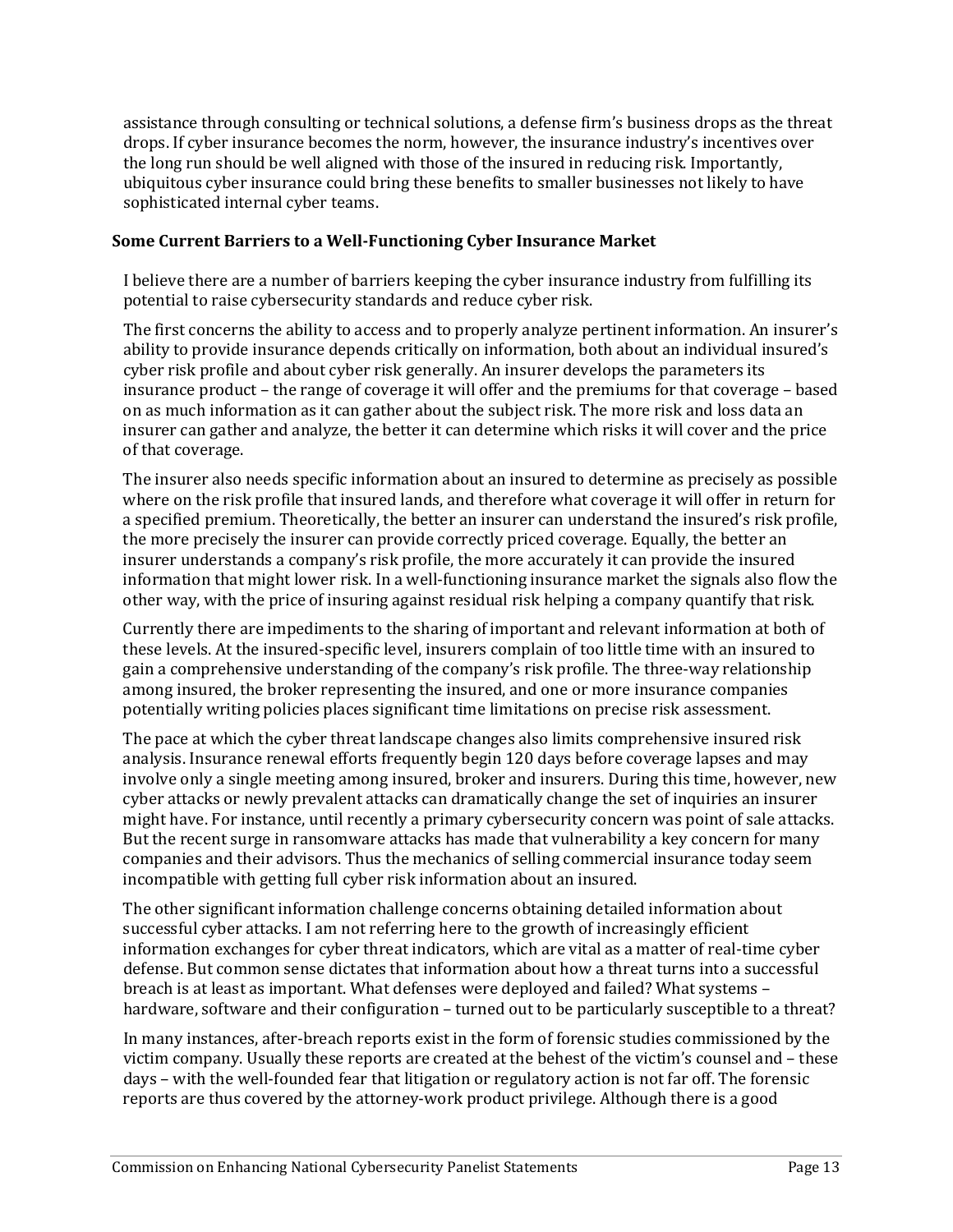argument that sharing these reports with a company's insurer does not necessarily waive the privilege, the standard advice of outside counsel is that doing so exposes the company to unnecessary risk.

One response to this problem would be to lower the litigation and regulatory risk breached companies face. Current trends, however, are precisely the opposite. On the private litigation front the risk of damages increased with the decision last year in *Remijas v. Neiman Marcus.* Prior to *Remijas*, the prevalent view was that an individual whose private information had been stolen in a breach but not yet misused did not have standing to sue the breached company. In *Remijas,* the Seventh Circuit reached the opposite conclusion, finding that a fear of future use of stolen information provides Article III standing. On the regulatory front 2015 and 2016 have seen a dramatic increase in federal agency efforts to exact large fines as a way to push companies toward better cybersecurity.

Another response would be to adopt privilege rules that encourage sharing the details of successful cyber attacks. The medical field provides an example. In response to malpractice concerns, hospitals and other medical providers decades ago adopted peer review reporting as a way to reduce medical error. Although many states passed laws to encourage this effort by deeming peer review reports confidential and exempt from discovery, a growing number of exceptions to and limitations on that privilege resulted in the (nearly unanimous) passage in 2005 of the federal Patient Safety and Quality Improvement Act. PSQIA creates a category of privileged information – Patient Safety Work Product – as well as a system of third party organizations – Patient Safety Organizations – designed to collect and analyze that protected data. A federal statutory privilege for after-action cyber investigations could free up valuable information to insurers and others that could raise the general level of cyber protection.

Another issue inhibiting the development of a well-functioning cyber insurance industry is the absence of detailed standards or codes describing highly secure cyber systems. The NIST Framework was a great step forward in providing companies with tools to assess and increase their own cybersecurity, but it is by design a high-level construct. To see the importance of codes for a well-functioning insurance business one can look at the commercial property insurance business, which is structured around the existence of very detailed building and safety codes. In the property market the insured pays the insurer to send an engineer to covered structures, closely inspect them for safety and code issues and produce a report pointing out any improvements that should be made. Insureds welcome these reports and use them to lessen their risks.

It may well be that comprehensive "cyber codes" are beyond reach given the very structure and ubiquity of the Internet. But efforts could be made to develop detailed best practice "codes" for emerging areas of activity. The Internet of Things, for instance, remains a relatively new area of endeavor, and could be constructed with security as a first thought, rather than an after-thought. Many security professionals and firms are of course already working along these lines, but there is no common understanding of how these "building codes for building code" will be agreed on, implemented and enforced, and how or whether the government should be involved in these efforts.

An additional approach could be insurance-backed cyber "safety standards." We are all familiar with the Insurance Institute for Highway Safety, established in 1959 by three large auto insurance associations, and now an independent research organization that, among other things, provides widely embraced vehicle safety ratings. An independent "rating" institute could be of significant assistance to companies, particularly in assessing risks in the parts of the cyber eco-system where providers often markedly limit their own liability through contract, such as with software and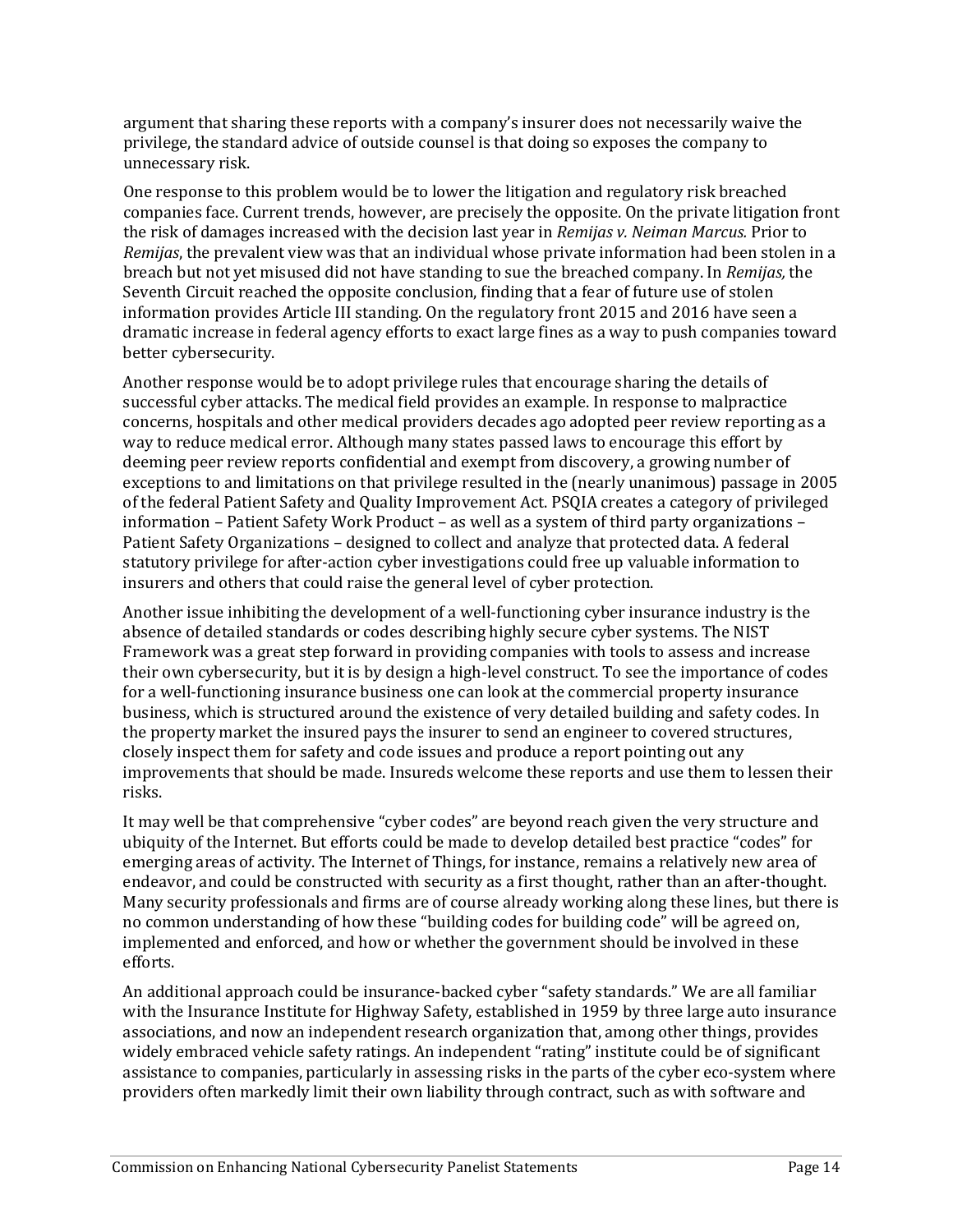cloud services. A cyber safety rating for these products would allow companies to gauge the risk associated with these foundational parts of their IT infrastructures.

A final issue confronting the cyber insurance industry is grimmer: whether cyber risk successfully can be insured at all. The question arises because cyber insurance is insurance against criminal behavior, and properly modeling the risks associated with criminal ingenuity in cyberspace is potentially too complex to allow the insurance industry profitably to insure cyber risk over the long run. A standard response is that the insurance industry has been providing "crime" policies for years. But there is something very different about the risk a typical crime policy covers – the thieving employee, the bank robber or kidnapper – and the risk of cybercrime. The bank robber, for example, typically pulls off one job at time, infrequently, and is at great personal risk of getting caught. Cyber crime is dramatically different. Cyber criminals stalk many corporate victims at once, persistently and usually from a foreign country and so run only a minimal risk of identification, let alone capture and punishment. And the potential scale of loss in a cyber attack certainly puts cyber risk in an entirely different category. Thus while insurers' sales and marketing departments are bullish on cyber products, it may be that the actuaries in the back room will eventually take a much more dismal view of this line of business.

In conclusion, I again commend the Commission for looking into the role cyber insurance can play in mitigating cyber risk. Harnessing every potential source of help in this fight only makes sense given the current state of cyber intrusions. The insurance industry could be a powerful ally in spreading risk and ubiquitously improving corporate cybersecurity, and the Commission may deem it appropriate to make recommendations to strengthen that possibility. I hope my comments today are of some assistance to that end.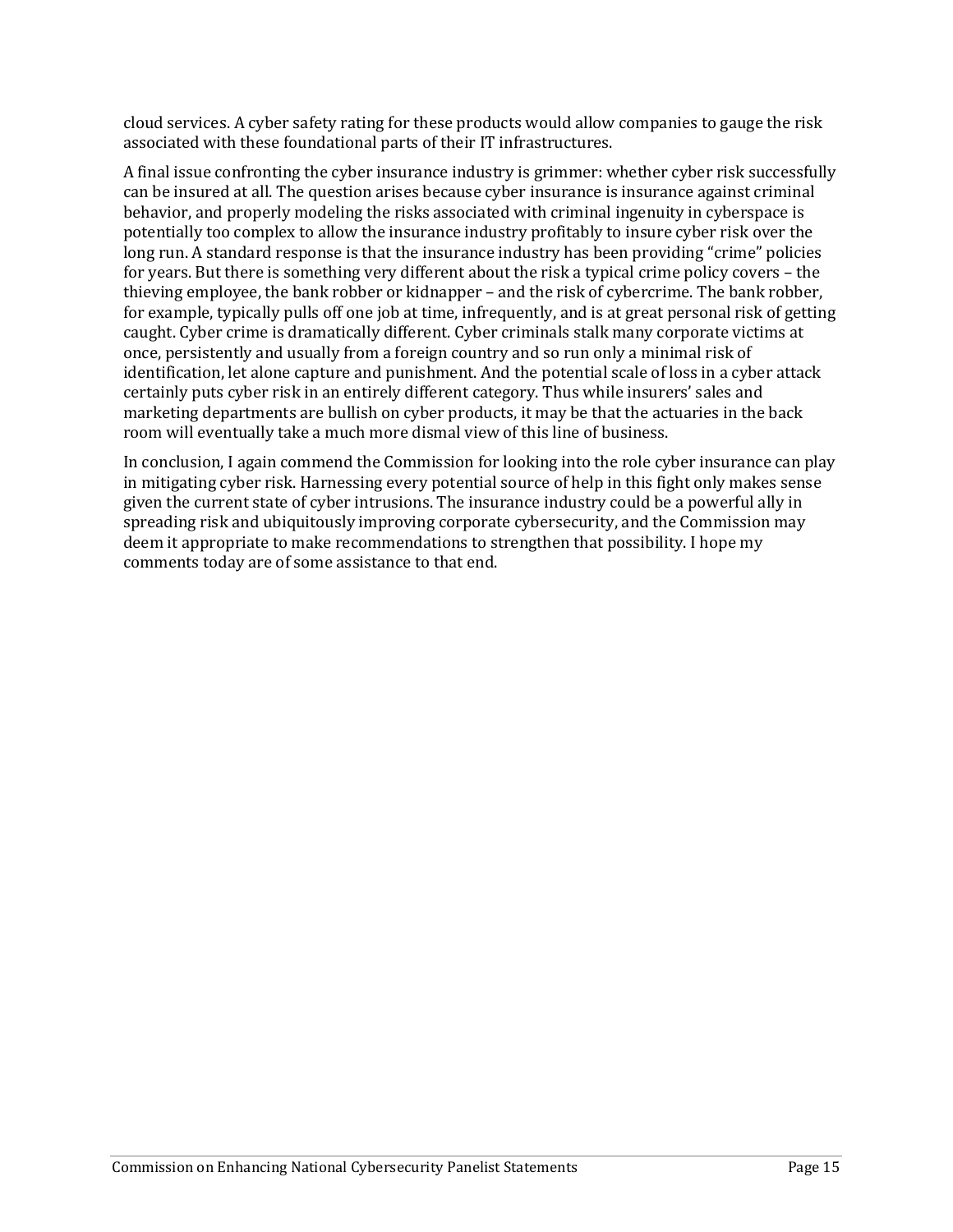#### *Irving Wladawsky-Berger*

The Fact Sheet accompanying the President's Executive Order that established the Commission on Enhancing National Security clearly articulated the challenges we face:

"From buying products to running businesses to finding directions to communicating with the people we love, an online world has fundamentally reshaped our daily lives. But just as the continually evolving digital age presents boundless opportunities for our economy, our businesses, and our people, it also presents a new generation of threats that we must adapt to meet. Criminals, terrorists, and countries who wish to do us harm have all realized that attacking us online is often easier than attacking us in person. As more and more sensitive data is stored online, the consequences of those attacks grow more significant each year. Identity theft is now the fastest growing crime in America. Our innovators and entrepreneurs have reinforced our global leadership and grown our economy, but with each new story of a high-profile company hacked or a neighbor defrauded, more Americans are left to wonder whether technology's benefits could risk being outpaced by its costs."

"The President believes that meeting these new threats is necessary and within our grasp. But it requires a bold reassessment of the way we approach security in the digital age. If we're going to be connected, we need to be protected. We need to join together—Government, businesses, and individuals—to sustain the spirit that has always made America great."

Arguably, nowhere is this challenge greater than in the financial industries. As the famous song from Cabaret succinctly puts it "Money makes the world go round" and it's been doing so from time immemorial. Through the ages, money has been one of the most critical human innovations, facilitating transactions, trade and commerce. It's hard to think of a human innovation that's played such a central role in human affairs through the ages.

By analyzing the earliest recorded transactions, researchers believe that writing evolved in ancient Mesopotamia thousands of years ago, as an innovation to keep track of financial records. Money was later invented as a store of value and a medium of exchange to make trade and commerce more efficient. One of the world's first gold coins, now in the British Museum as part of its money exhibit, was produced over 2,500 years ago in Lydia, Western Turkey, whose last king, Croesus, was immortalized in the saying "as rich as Croesus." For a long time, money was embodied in precious metals like gold and silver, but with the introduction of banknotes, - most likely around 1000 AD in China, - money started to decouple from physical objects with intrinsic value.

Today, money is mostly intangible. Digital funds dominate the vast majority of the money supply, flowing over our digital networks as payments for our increasingly digital economic transactions.

Over the past several decades, the world's financial community has developed a very sophisticated global financial ecosystem, including the global payment infrastructures, the management of personal identities and personal financial data, the global financial flows among institutions and between institutions and individuals, the government regulatory regimes, and so on.

Our existing financial infrastructures has served us well so far, but they're rather complicated, inefficient and inflexible, and we rightfully worry that they're not up to the scalability, security and privacy requirements of our 21st century digital economy, especially when you include an additional few billion people around the world conducting financial transactions over their smartphones, let alone 10s-100s billions of IoT devices of all sorts whose transactions have to be carefully validated given their potential impact on our health and safety.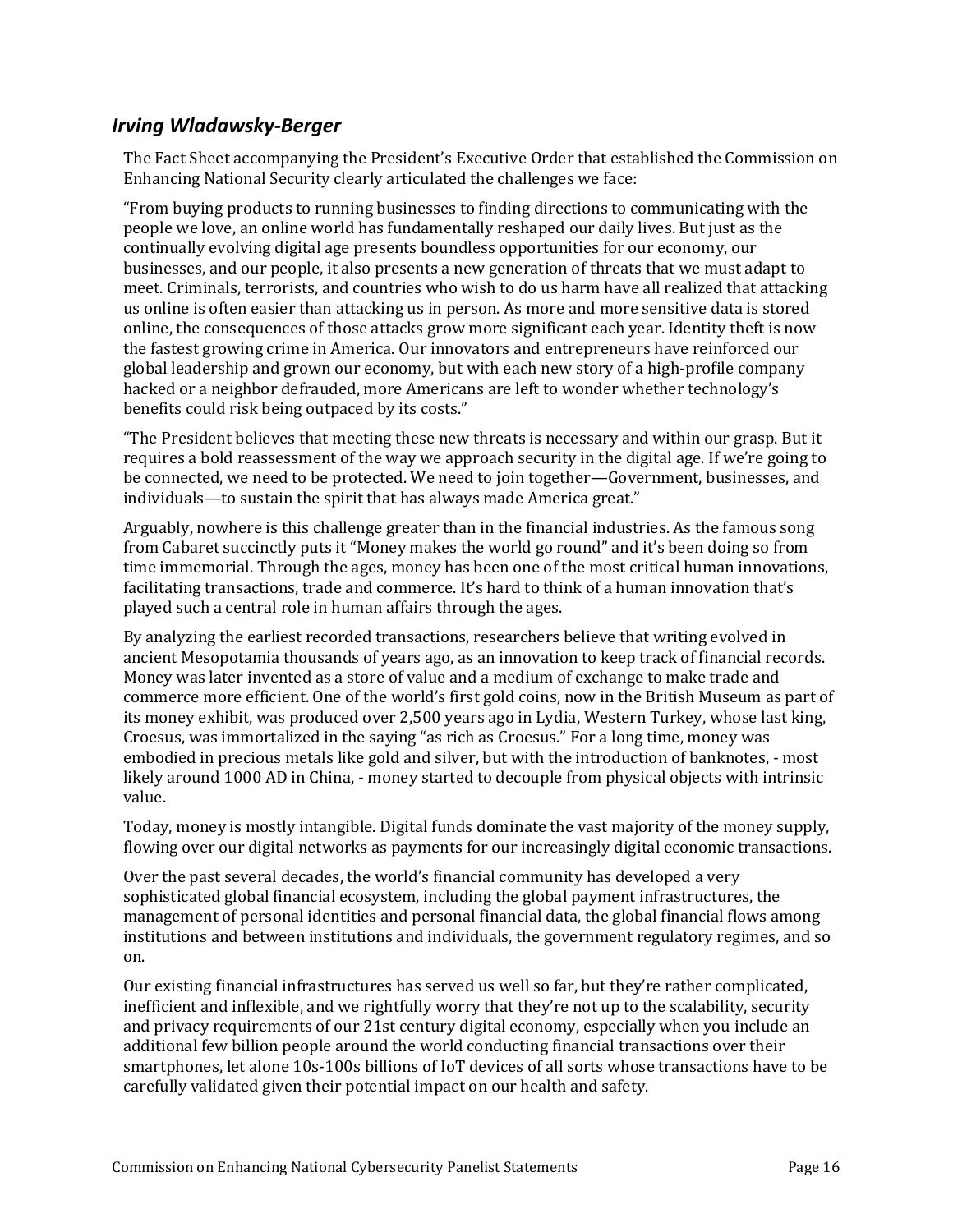The financial industry has long been one of the major users of IT, - among the first to automate its back-end and front-office processes and to later embrace the Internet and smartphones. However, banking, and finance in general, has been relatively less disrupted by digital transformations than other industries like IT, media and retail. In particular, change has come rather slowly to the world's financial infrastructure

Transforming this highly complex global ecosystem has proved to be very difficult. It requires the close collaboration of its various stakeholders, including a large variety of financial institutions, merchants of all sizes, government regulators in just about every country, and huge numbers of individuals around the world. All these stakeholders must somehow be incented to work together in developing and embracing new payment innovations. Not surprisingly, change comes slowly to such a complex ecosystem.

This was the case in the industry where I've worked for most of my professional career, - the IT industry. In the early years of the IT industry, different vendors brought to market their own proprietary networking systems, such as IBM's Systems Network Architecture and Digital's DECnet. These worked quite well as long as all communications were within the same company using the same vendor's architecture. But, going across companies and vendors was quite cumbersome. Just sending an e-mail using an IBM application to another user in a different institution using another vendor's application was quite cumbersome.

The Internet changed all that. Once the Internet was widely embraced in the 1990s, it became no harder to send an e-mail between companies as within a company. Everyone was using the same standards, including open source implementations of key protocols. Rather than developing their own proprietary networks and struggling to interconnect with those of others, institutions now collaborated on developing the common Internet architecture, - and Internet based applications like e-mail and the Web, - that they all now used.

Much of the success of the Internet and Web are due to the international organizations created to oversee their evolution, - IETF, the Internet Engineering Task Force, and W3C, the World Wide Web Consortium, founded in 1989 and 1994 respectively. This is also the case with Linux, which emerged in the 1990s as a UNIX-like operating system that over time was embraced by just about everyone. The collaborative governance of Linux, - overseen by the Linux Foundation, - has helped it succeed where similar previous efforts failed. In addition to developing standards and organizing promotional activities, these various organizations make available open source implementations of their software releases, thus encouraging collaborative, open innovation.

Let me remind you that the Internet started out in the late 1960s as a DARPA sponsored project aimed at developing a robust, fault-tolerant computer network. And the Web was first developed by Tim Berners-Lee at CERN in the late 1980s to facilitate the sharing of information among researchers around the world. But, transformational innovations don't always play out as originally envisioned. Once in the marketplace, they seem to acquire a life of their own.

The blockchain first came to light around 2008 as the architecture underpinning bitcoin, the best known and most widely held digital currency. But, as with the Internet, the Web, and other major technologies, the blockchain has now transcended its original objective.

Over the years, blockchain has developed a following of its own as a distributed data base architecture with the ability to handle trust-less transactions where no parties need to know nor trust each other for transactions to complete. Blockchain holds the promise to revolutionize the finance industry and other aspects of the digital economy by bringing one of the most important and oldest concepts, the ledger, to the Internet age.

Ledgers constitute a permanent record of all the economic transactions an institution handles,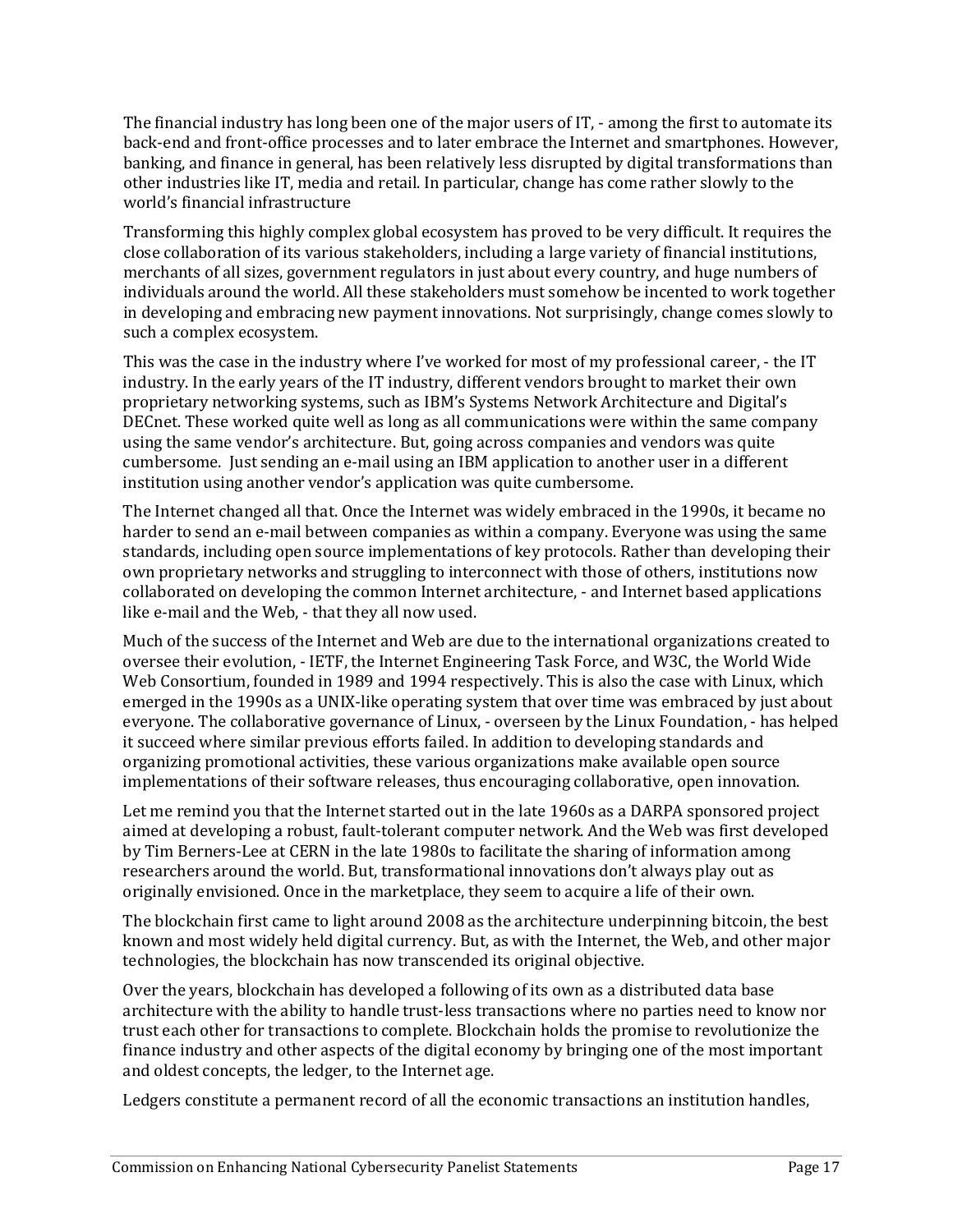whether it's a bank managing deposits, loans and payments; a brokerage house keeping track of stocks and bonds; or a government office recording births and deaths, the ownership and sale of land and houses, or legal identity documents like passports and diver licenses. Over the years, institutions have automated their original paper-based ledgers with sophisticated IT applications and data bases.

But while most ledgers are now digital, their underlying structure has not changed. Each institution continues to own and manage its own ledger, synchronizing its records with those of other institutions as appropriate, - a cumbersome process that often takes days.

A 2014 report by the Bank of England argues that the time might well have now come for the ledger to now follow the collaborative, distributed, standards-based approach of those earlier innovations. The classic ledger, - "a process that has not changed since the 16th century," - may now be evolving toward a blockchain-based distributed ledger, a major technological innovation not only for payment systems but for the finance industry as a whole.

Sometimes, the emergence of an innovative disruptive technology can help propel change forward. The Internet proved to be such a catalyst in the transformation of global supply chain ecosystems. Could blockchain technologies now become the needed catalyst for the evolution of the global financial ecosystems? Could it prove to be a kind of Next Big Thing?

Much, much work remains to be done. Blockchain is still at the bleeding edge, lacking the robustness of legacy payment systems. Distributed ledger systems have only been around for less than a decade, and are thus quite immature compared to the existing, decades-old financial infrastructures. The evolution of our complex, global financial infrastructures will be a tough and lengthy undertaking, no matter how innovative and exciting the new technologies might be.

It's too early to know if the blockchain will join the pantheon of Next Big Things and become a major transformational innovation. As we've seen with other such successful innovations, - e.g., the Internet, the Web, Linux, - collaborations between universities, research labs, companies and government agencies are absolutely essential. So are close collaborations among technology developers and users in order to get the architecture right, agree on open standards, develop open source platforms and set up governance processes embraced by all.

In a short number of years, blockchain technologies have made a lot of progress. It will be fascinating to see how it all plays out in the years to come.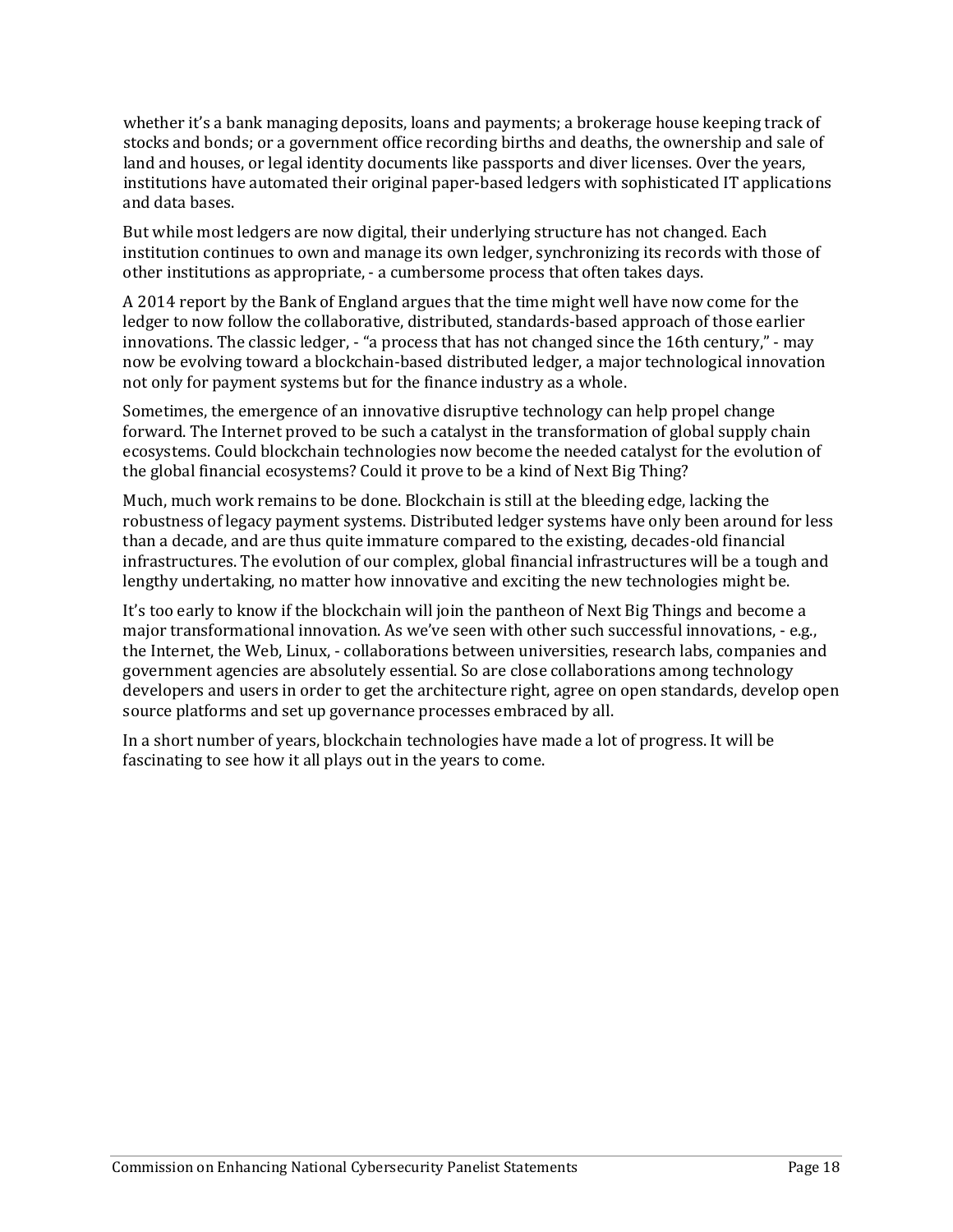#### *Alex Pentland*

Today's "data ecology" is transforming due to the exponential growth of mobile and ubiquitous computing, together with big data analysis. These shifts are having a dramatic impact on people's personal data sharing awareness, sensitivities and on their cybersecurity. Recently have reached critical mass in privacy concerns and awareness on the use of personal data, partially due to media exposure of cybersecurity breaches and intelligence scandals. The surge of mobile transactions, micropayments, and connected sensors in both private and public spaces is expected to further exacerbate this tension.

We need a "new deal on data" where security concerns are matched with transparency, control and privacy, and are designed into the core of any data-driven service [1]. In order to demonstrate that such a sustainable data ecology is possible we have developed Enigma, a decentralized computation platform enabling different parties to jointly store and run computations on data while keeping the data completely private [2]. Enigma enables a sustainable data ecology by supporting the requirements that data be *always encrypted,* with computation happening on encrypted data only, by allowing owners of the data to control access to their data precisely, absolutely, and auditably, and by reliably enabling payment to data owners for use of their data.

From the user's perspective, Enigma is a cloud that ensures both privacy and integrity of their data. The system also allows any type of computation to be outsourced to the cloud while guaranteeing the privacy of the underlying data and the correctness of the result. A core feature in the system is that it allows the data owners to define and control who can query it, thus ensuring that the approved parties only learn the output. Moreover, no other data leaks in the process to any other party.

The Enigma cloud itself is comprised of a network of computers that store and execute queries. Using secure multi-party computation (sMPC or MPC), each computer only sees random pieces of the data, a fact that prevents information leaks. Furthermore, queries carry a micro-payment for the computing resources as well as to those users whose data is queried, thus providing the foundation for the rise of a sustainable, secure data market.

To illustrate how the Enigma platform works, consider the following example: a group of data analysts of an insurance company wishes to test a model that leverages people's mobile phone data. Instead of sharing their raw data with the data analysts in the insurance company, the users can securely store their data in Enigma, and only provide the data analysts with a permission to execute their study. The data analysts are thus able to execute their code and obtain the results, but nothing else. In the process, the users are compensated for having given access to their data and the computers in the network are paid for their computing resources.

Three types of entities are defined in Enigma, and each can play multiple roles (see Figure 1). *Owners* are those sharing their data into the system and controlling who can query it; *services*, if approved, can query the data without learning anything else beyond the answer to their query; and *parties* (or *computing parties*) are the nodes that provide computational and storage resources, but only ever see encrypted or random bits of information. In addition, all entities are connected to a blockchain as described below.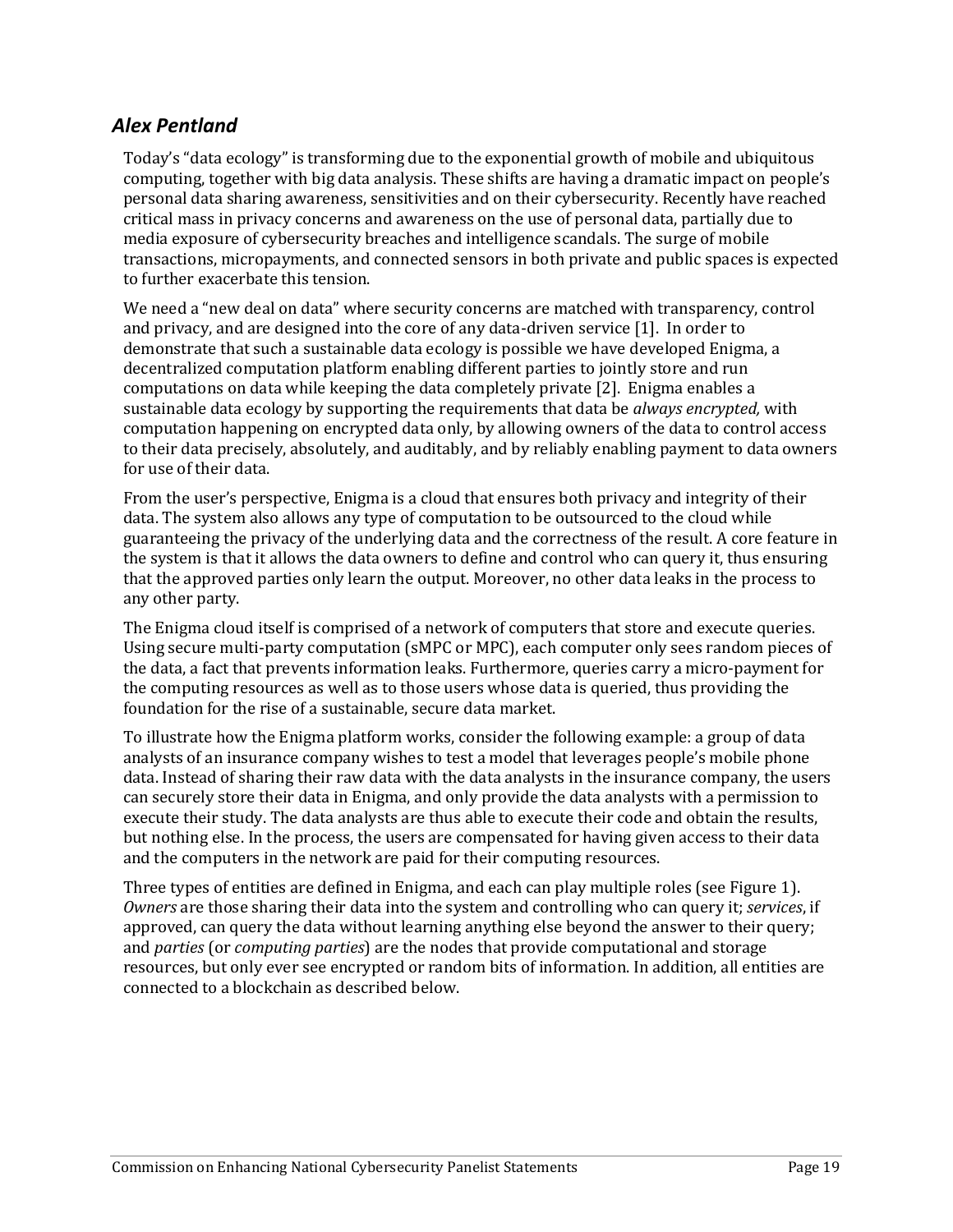

**Figure 1.** Overview of Enigma's decentralized platform.

When owners share data, the data is split into several random pieces called *shares*. Shares are created in a process of secret-sharing18 and perfectly hide the underlying data while maintaining some necessary properties allowing them to later be queried in this masked form. Since users in Enigma are owners of their data, we use the blockchain as a decentralized secure database that is not owned by any party. This also allows an owner to designate which services can access its data and under what conditions, and so parties can query the blockchain and ensure that it holds the appropriate permissions. In addition to being a secure and distributed public database, the blockchain is also used to facilitate payments from services to computing parties and owners, while enforcing correct permissions and verifying that queries execute correctly.

In summary, a sustainable data ecology requires that data be *always encrypted,* and that computation happen on encrypted data only. It also requires that owners of the data control access to their data and use of their data precisely, absolutely, and auditably. Finally, it requires that data owners are reliably paid for use of their data. Enigma accomplishes these requirements, providing an existence proof that a sustainable, secure data ecology is possible. The major question about this ecology is one of policy: what the trade-off between user security and access by law enforcement and intelligence services? In the current Enigma system this trade-off is handled by leaving metadata encrypted but visible. Other trade-offs are possible, including full anonymization or building in the ability for court-ordered investigators to penetrate anonymity though zero-knowledge proofs (which Is different than back-door approaches).

For additional information see [http://trust.mit.edu](http://trust.mit.edu/)

[1] Pentland, A. Reality mining of mobile communications: Toward a new deal on data. *World Economic Forum Global IT Report 2008*, Chapter 1.6, (2008), 75-80.

[2] Zyskind, G., Nathan, O., and Pentland, A. (2015). Decentralizing privacy: Using blockchain to protect personal data. In Proceedings of IEEE Symposium on Security and Privacy Workshops, 180-184.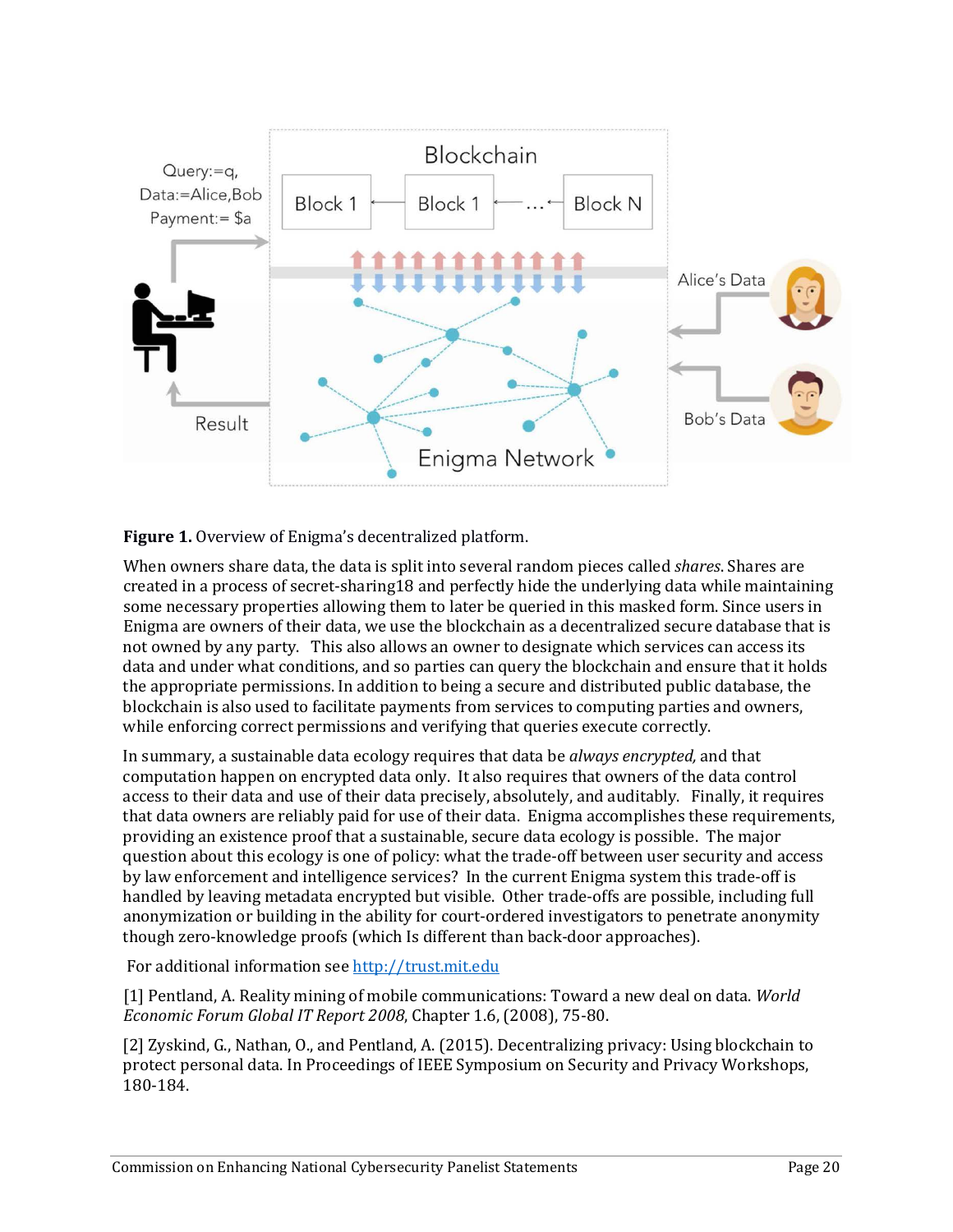#### *Jerry Cuomo*

Eighty years ago, IBM helped the United States government create the Social Security system, which, at the time, was the most complex financial system ever developed. Today, as financial transactions become increasingly digital and networked, government and industry must once again combine forces to make the financial systems of the future more efficient, effective and secure than those of the past.

And, just as an individual's Social Security number became the key to proving identity and accessing that system for generations of Americans, today's institutions must collaborate to create new methods for establishing identity and managing other aspects of digital transactions.

At IBM, we believe that blockchain technology is becoming an essential tool as business and society navigate this shift--with the potential for transforming commerce and the interactions between governments and individuals. Blockchain has inherent qualities that provide trust and security, but, to fulfill its promise, the core technology must be further developed using an open source governance model to make it deployable on a grand scale.

There's a critical role for government here—both to enhance national competitiveness and national security. The federal government must invest in scientific research to accelerate progress. The National Institute of Standards and Technology can help shape standards for interoperability, privacy and security. And government agencies can become early adopters of blockchain applications. In addition, government has a key role to play in certifying the identities of participants in blockchain-based systems.

Blockchain came to prominence because it's the core technology underlying the infamous Bitcoin cryptocurrency, but, while Bitcoin is an anonymous network, industries and government agencies are exploring the use of blockchain in networks where the participants are known. We call this a "permissioned blockchain."

Here's how it works: A blockchain is a distributed ledger shared via a peer-to-peer network that maintains an ever-expanding list of data records. Each participant has an exact copy of the ledger's data, and additions to the chain are propagated throughout the network. Therefore, all participants in an interaction have an up-to-date ledger that reflects the most recent transactions. Once a transaction is entered in the ledger it can't be changed. Cryptography and digital signatures are used to prove identity, authenticity and enforce access to the shared ledger. Blockchain makes applications fast, efficient and inherently secure.

IBM is playing a central role in the development of a permissioned blockchain. We're a founding member of the Linux Foundation's open-source HyperLedger Project, where we're helping to build the foundational elements of business-ready blockchain architecture; with a focus on privacy, confidentiality and auditability. We have joined consortia that are developing industryspecific blockchain implementations. And we're pioneering the use of blockchain in our own operations.

Blockchain has tremendous potential to help transform business and society, but it's so strikingly different from what people are used to that many business and government leaders are adopting a wait-and-see attitude. We applaud judicious caution, but, at the same time, we believe that organizations and institutions that don't quickly assess the potential of blockchain and begin experimenting with it risk falling behind as the world undergoes what we see as a tectonic shift.

There are four areas where we believe government, technology companies and industries should work together to advance blockchain to enhance national security:

**Proof of Identity.** The Social Security number has been a mainstay of our society for decades, but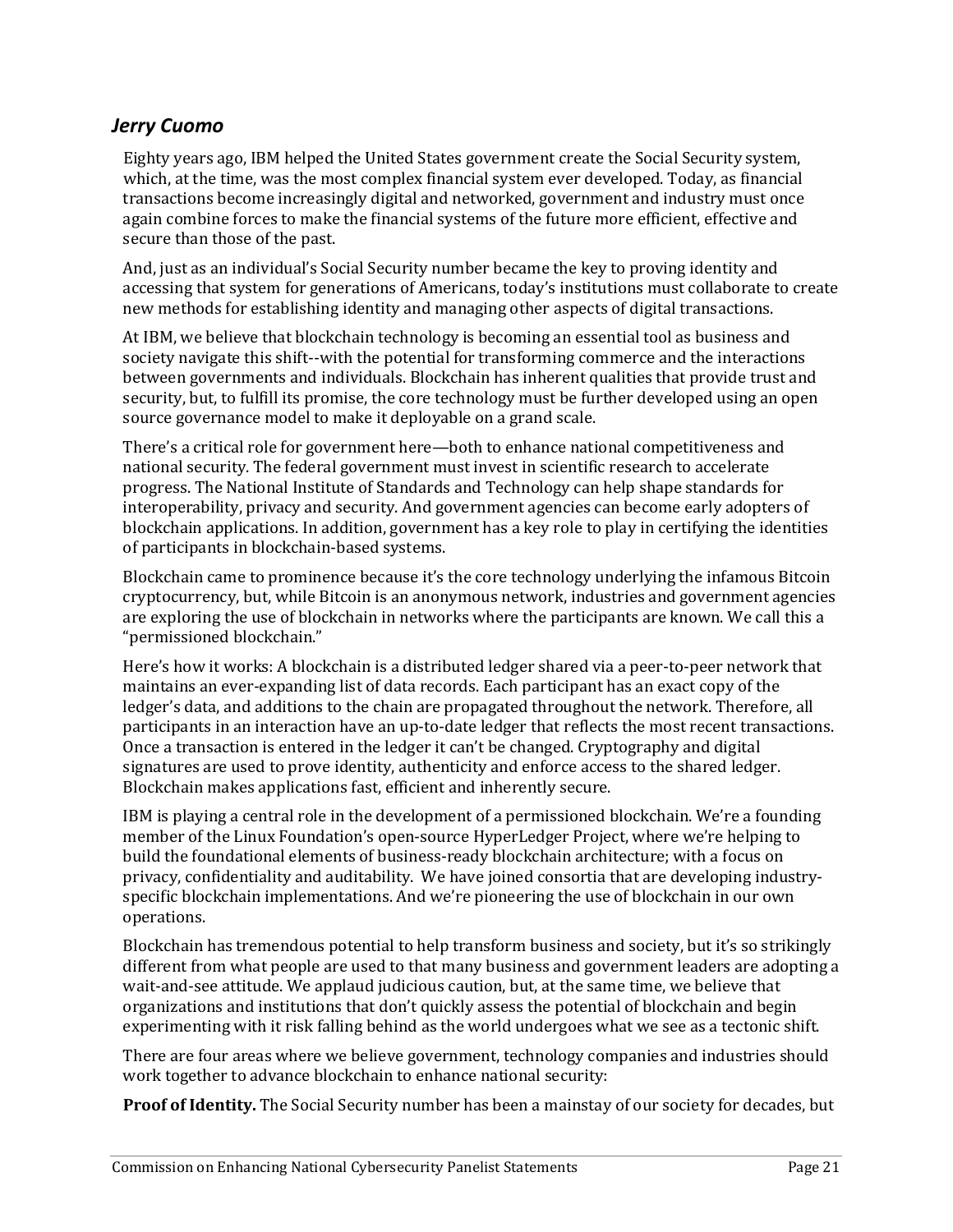it's not secure and certifiable enough to serve as the building block of identity in a blockchain ecosystem. So we believe a new identity management system must be created. For guidance, we might study the Unique Identification Authority of India, which is in the process of issuing 12-digit identity numbers to all 1.2 billion Indian residents. An individual's "Aadhaar" number is linked to biometric and demographic information and can be used for everything from setting up a bank account to accessing government services.

**Data provenance:** To make organizations and individuals comfortable exposing their data through the use of blockchain applications, the systems must automatically track every change that is made to data, so it's auditable and completely trustworthy. Just as an identity-management system certifies individuals and organizations that participate in a blockchain, the data provenance mechanism provides a fingerprint for the data itself—complete with time stamps and annotations. A participant can rest assured that what they see is accurate, up to date, and untampered with. The same goes for government regulators or law enforcement.

**Secure transaction processing**: While the parties in a transaction managed using blockchain are known to other participants in the system, the actual details of the transaction should be visible only to those involved (or others who are granted permission). So we have to enable the entities that monitor blockchain transactions to verify that contracts are being fulfilled but without revealing confidential information to them. This will require the use of techniques that fall under the heading of multi-party computation. One of the most intriguing of them, called full homomorphic encryption, makes it possible to verify information without having to de-encrypt it which would leave it vulnerable to tampering, theft or prying eyes. The technique is still several years from being practical, but it's on the way.

**Sharing intelligence.** Amid a rising tide of cyber-crime and fears of cyber-terrorism, the White Hats of the world are under pressure to change the game. Blockchain has the potential to do just that. Not only is it inherently more secure than other types of networks and financial management systems, but blockchain has the potential to be used by multiple parties to share cyber-threat intelligence. Today, for fear of being exposed, many financial services firms are reluctant to share information about cyber-attacks. However, with blockchain, they could confidentially share information in real time that, when combined with data from other companies, could be used to spot patterns and quickly develop countermeasures.

While government should not seek to control these new financial systems, it has an important role to play in helping them to take off and in safeguarding them. Think of this as a new social compact, where business, with input from government, architects the future of financial services. At IBM, we look forward to working with our partners in government, industry and academia to get this done.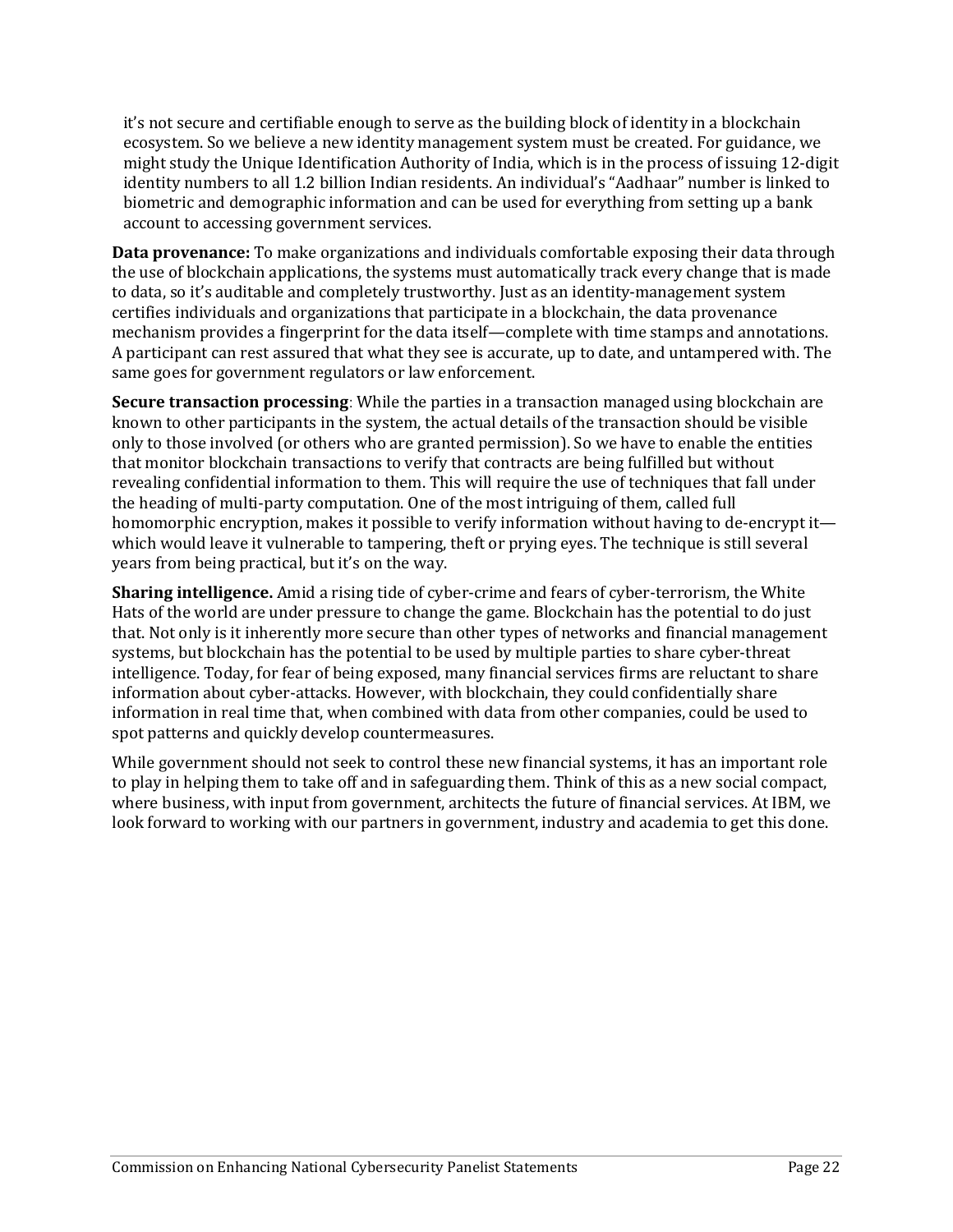#### *Greg Baxter*

The global finance system is a critical infrastructure built on trust, and integral to the effective and progressive functioning of society. A structural breach of that trust would have severe economic and social implications. As a bank, our highest priority is to maintain that trust: by protecting our client's assets, both money and data, and by protecting the integrity of the global financial system. In an increasingly digital and global world, the ways in which we serve and protect our clients is changing significantly, but the underlying need for trust and integrity remains absolute.

The digital revolution is transforming financial services. With it, comes significant opportunities to provide access to financial tools and products that can facilitate individual and collective progress and prosperity. Our research with Imperial College London concluded that a 10% increase in the use of digital money, that is electronic transfer of fiat currency rather than paper based, can lead to 220 million people coming into the formal financial sector globally, resulting in \$1TN in new flows for the formal economy, \$100BN in increased tax collections, and significant efficiency and security benefits for all stakeholders. However, the migration to digital also brings new, sophisticated and rapidly growing cyber risks.

The migration of financial services to digital is well underway. The vast majority of corporate banking flows are already digital, and, with the significant efforts of the Fintech industry, the digitization of many consumer flows is gaining momentum. Investments in financial technology have grown exponentially, rising from \$1.8 billion in 2010 to \$19 billion in 2015 — with over 70% of this investment focusing on the "last mile" of user experience in the consumer space. The US leads this investment, followed by China, the UK and Sweden. Most of the focus has been on payments and lending. While the U.S. and Europe are still at an early stage of disruption, China is already past the tipping point and we see India as the next big disruption opportunity. We project that for North America, retail banking disruption will grow from 1% of industry revenues today, to affect  $\sim$  10% of revenues by 2020 and  $\sim$  17% by 2023. While most investment has focused on improving the client experience, without changing the underlying financial product or platform, we are now starting to see more innovation occurring in the core product and underlying financial "rails".

As innovation changes experiences, journeys, products and platforms, there is a shift in financial services from vertical products to horizontal services, integrated into open, digital ecosystems. While banks may have traditionally operated and protected "core" platforms and saw "edge" devices as channels, with distinct cybersecurity implications, the new reality is a much broader ecosystem with many more points for digital access and cyber threats.

To protect people and their assets requires new ways of identifying and authenticating customers and devices, new approaches to managing and using payment credentials and more sophisticated monitoring capabilities.

Advances in biometric technologies, emerging behavioral analytics and adaptive techniques that merge these new capabilities are promising in terms of increasing authentication without substantially deteriorating client experience.

Tokenization of payment credentials, so we no longer store or transmit static payment details, but instead create dynamic, single use payment tokens, bound by time, location and value should radically reduce the risk of stolen credentials. It should also eliminate the need to store payment details in the rapidly growing number of places and things where payments are made.